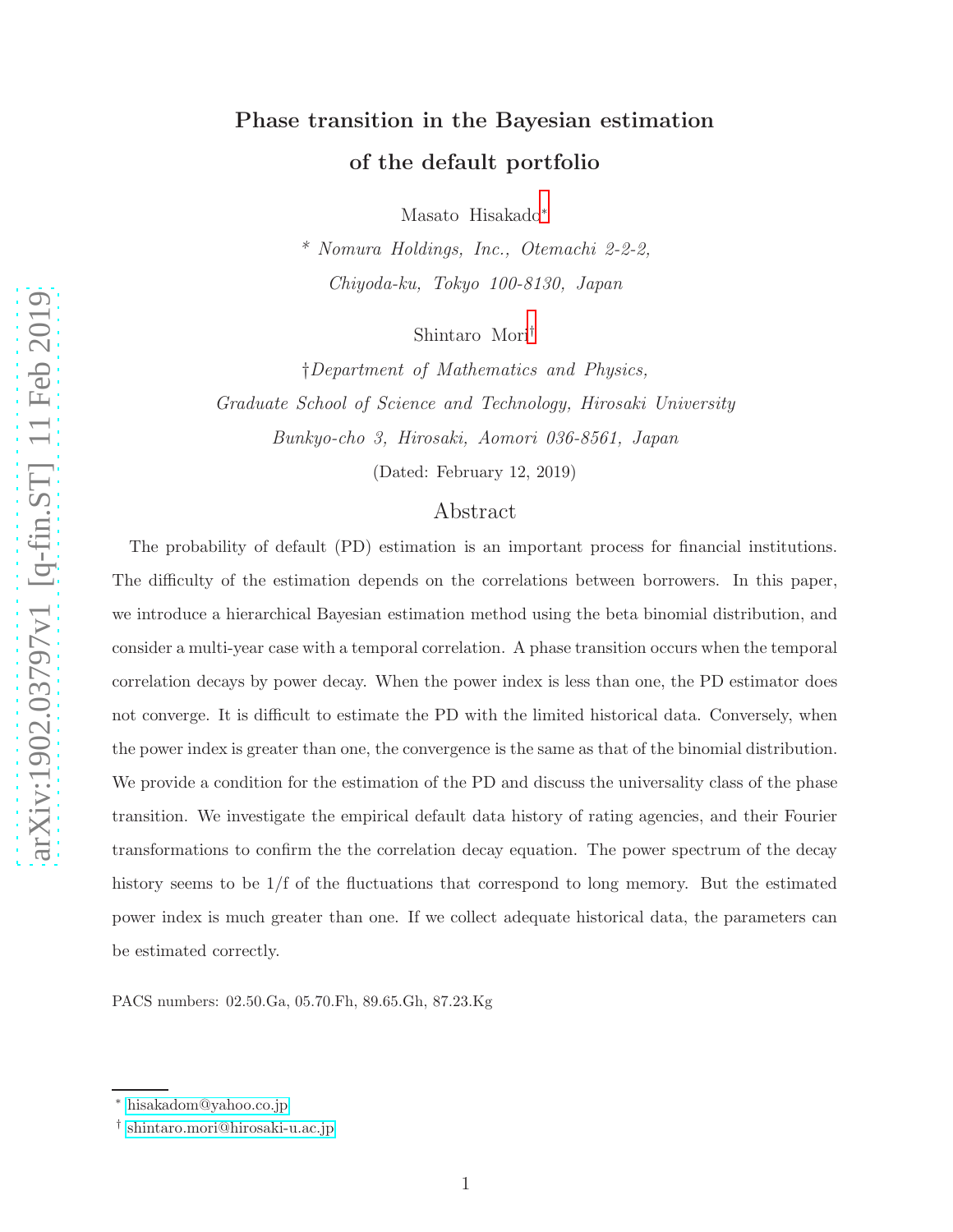## I. INTRODUCTION

Anomalous diffusion is an emerging subject in many fields [\[1](#page-21-0)[–4](#page-21-1)]. The models describing such phenomena depend on long memory. These are related to the phase transition, which have received considerable interest in the sociophysics [\[5,](#page-21-2) [6\]](#page-21-3) and econophysics [\[8\]](#page-21-4). In previous papers, we investigated voting models that were similar to the Keynesian beauty contest [\[9](#page-21-5)[–13\]](#page-22-0). The model has two kinds of phase transitions. One is the information cascade transition, which is similar to the phase transition of Ising model [\[11](#page-22-1)]. The other is the convergence transition of super-normal diffusion [\[10,](#page-22-2) [14\]](#page-22-3).

Estimations of the probability of default (PD) and default correlation have been obtained from empirical studies on the historical data from credit events. These two parameters are important for pricing financial products, such as synthetic CDOs [\[15](#page-22-4)[–17\]](#page-22-5). Moreover, they are important for financial institutions to manage portfolios and are called "long run PDs". As the number of defaults is minimal, it is not easy to estimate these parameters [\[18,](#page-22-6) [19](#page-22-7)].

In this paper, we introduce a Bayesian estimation method using the beta binomial distribution [\[20](#page-22-8), [21\]](#page-22-9). For the usual cases, the Merton model, which incorporates the default correlation by the correlation of the asset price movements (asset correlation), is used to estimate the PD and correlation [\[22](#page-22-10)]. The Monte Carlo simulation process is necessary to estimate the parameters, except for the large homogeneous portfolio limits, when the Merton model is used [\[17](#page-22-5)]. In the beta binomial case, the default correlation instead of the asset correlation is used [\[20\]](#page-22-8). Moreover, we consider a multi-year case with temporal correlation, which refers to the correlation between the years [\[18](#page-22-6), [19](#page-22-7)].

A phase transition occurs when the temporal correlation decays by power-law. A powerlaw decay implies that the PD has a long memory compared to that of exponential decay [\[8](#page-21-4)]. When the power index is less than one, the estimator distribution of the PD does not converges to the delta function. Alternatively, when the power index is greater than one, the convergence is the same as that of the normal case. When the distribution does not converge, it is difficult to estimate the PD with limited data. The required condition for estimating the PD is clarified. The critical exponents for the power-law decay of the correlation function depend on the microscopic feature of the model. The universality class of the phase transition is different from those of the nonlinear Pólya urns  $[23, 24]$  $[23, 24]$  $[23, 24]$ .

To confirm the decay form of the temporal correlation, we investigate the empirical default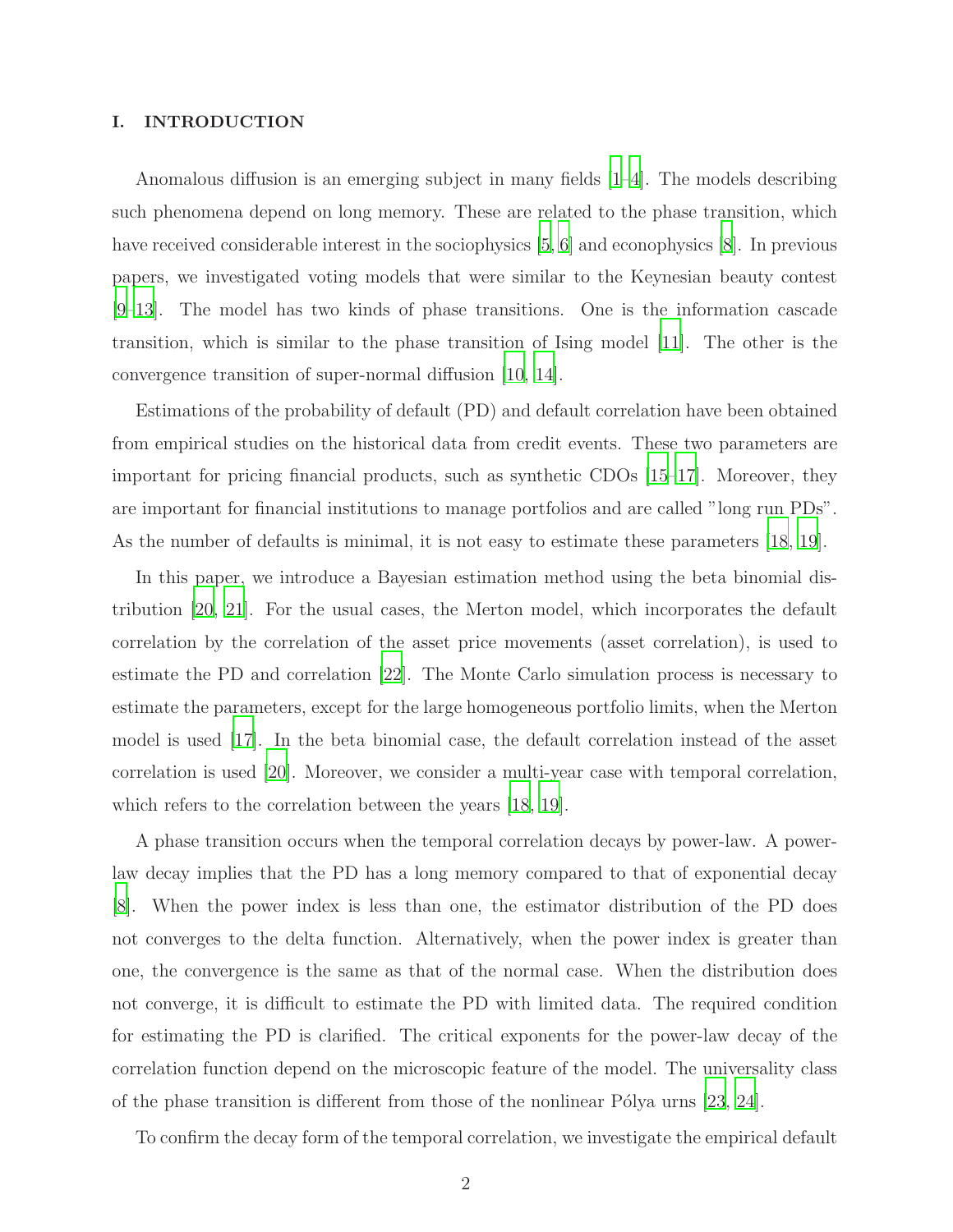data history using Fourier transformations. We determine whether the power spectrum of the default history agrees with  $1/f$  of the fluctuations [\[8](#page-21-4), [25](#page-22-13)]. When this condition is satisfied, it corresponds to the correlation of the PD with long memory where the phase transition of the convergence exists. However, it is difficult to accurately obtain 1/f of the power spectrum. The estimation of the power index is much greater than one. This demonstrates that when there is adequate historical data, the parameters (PD, default correlation, temporal correlation) can be estimated correctly.

The remainder of this paper is organized as follows. In section 2, we introduce a hierarchical Bayesian estimation method using the beta binomial distribution. In section 3, we consider the convergence of the PD estimator. In section 4, we study the phase transition of the Pólya urn with the discount factor using an analytic method and a finite-size scaling analysis. In section 5, we apply the Bayesian estimation to the empirical data of default history. Finally, the conclusions are presented in section 6.

## II. BAYESIAN ESTIMATION USING BETA BINOMIAL DISTRIBUTION

We denote The PD estimation as  $\theta$  and default correlation as  $\rho_D$ , where  $0 \le \theta \le 1$  and  $0 \leq \rho_D \leq 1$ . The distribution of  $\theta$  and  $\rho_D$  is  $P(\theta, \rho_D)$ . The number of obligors in the portfolio is n.  $\theta$  and  $\rho_D$  are estimated using a Bayesian estimation. We consider the Bernoulli random variables  $X_i(i = 1, 2, \dots, n)$  that take the values 1 or 0. When the obligor, *i*, is the default (non default),  $X_i = 1(0)$ . We define  $X = \sum_{j=1}^n X_j$  and consider the correlation for  $X_i$ , which is a default correlation, not an asset correlation.

When the number of defaults is  $k$ , the Bayes formula for the posterior distribution  $P(\theta, \rho_D | X = k)$  is

$$
P(\theta, \rho_D | X = k) = \frac{P(\theta, \rho_D, X = k)}{P(X = k)} = \frac{P(X = k | \theta, \rho_D) f(\theta, \rho_D)}{P(X = k)},
$$
\n(1)

where  $f(\theta, \rho_D)$  is a prior distribution.

We use the beta binomial distribution for  $P(X = k | \theta, \rho_D)$ . The posterior distribution is given by

<span id="page-2-0"></span>
$$
P(\theta, \rho_D | X = k) \propto \frac{n!}{k!(n-k)!} \frac{B(\alpha + k, n + \beta - k)}{B(\alpha, \beta)} f(\theta, \rho_D)
$$

$$
\propto \frac{\Gamma(\alpha + k)}{\Gamma(\alpha)} \frac{\Gamma(n + \beta - k)}{\Gamma(\beta)} \frac{\Gamma(\alpha + \beta)}{\Gamma(\alpha + \beta + n)} f(\theta, \rho_D), \tag{2}
$$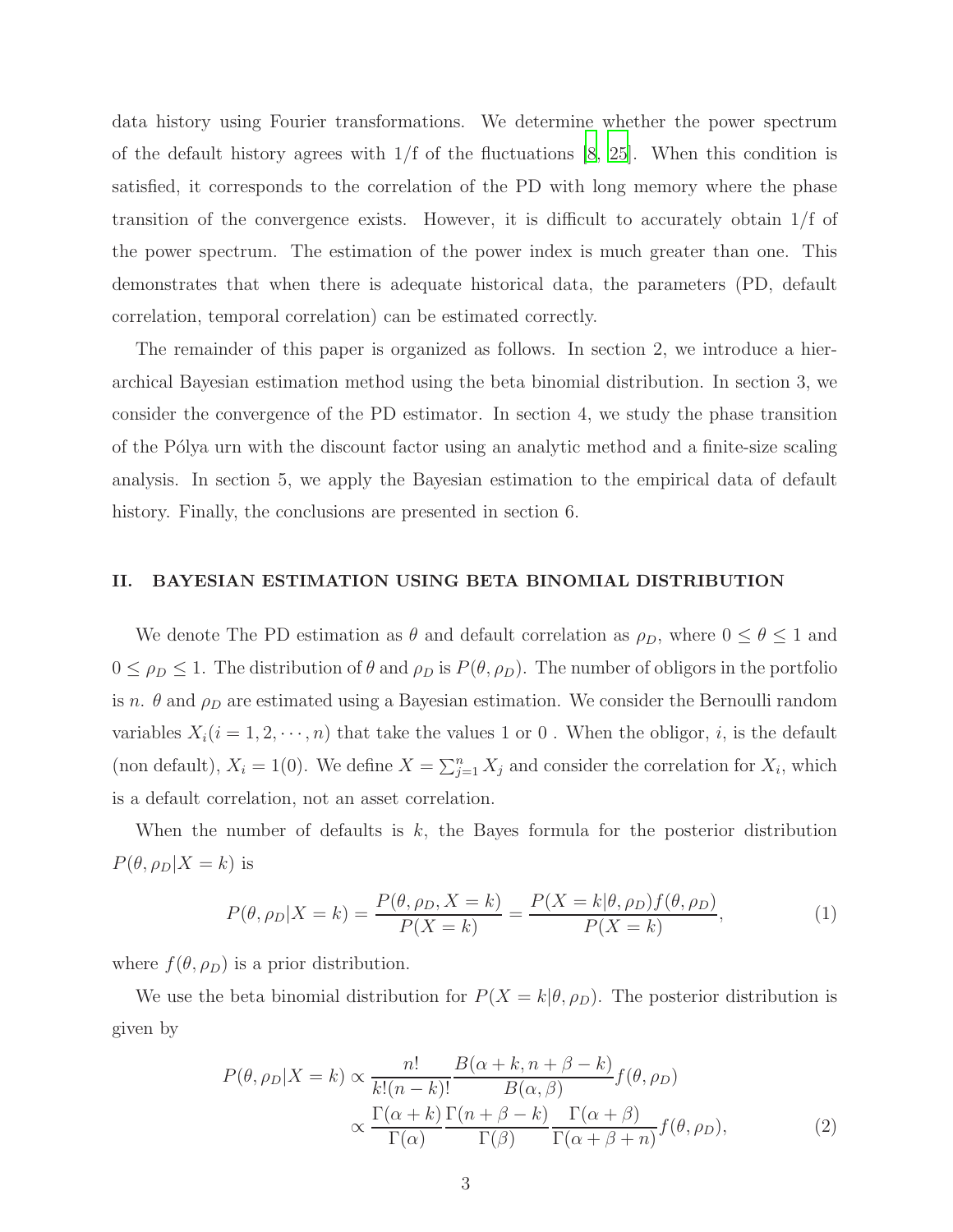where ,  $\theta = \frac{\alpha}{\alpha + \alpha}$  $\frac{\alpha}{\alpha+\beta}$  and  $\rho_D = \frac{1}{\alpha+\beta+1}$ . Hence, we obtain the relations  $\alpha = \theta \frac{1-\rho_D}{\rho_D}$  $\frac{-\rho_D}{\rho_D}$  and  $\beta =$  $(1-\theta)\frac{1-\rho_D}{\rho_D}$  $\frac{-\rho_D}{\rho_D}$ . Here, we use the beta function  $B(\alpha, \beta) = \Gamma(\alpha)\Gamma(\beta)/\Gamma(\alpha + \beta)$ .

We consider the maximum a posteriori (MAP) estimation of Eq.[\(2\)](#page-2-0). When the prior function  $f(\theta, \rho_D)$  is a constant function, the maximum point is

$$
\frac{\partial P(\theta, \rho_D|X=k)}{\partial \theta} \propto \frac{(1-\rho_D)}{\rho_D} \frac{\Gamma(\alpha+k)}{\Gamma(\alpha)} \frac{\Gamma(n+\beta-k)}{\Gamma(\beta)} (\varphi(\alpha+k) - \varphi(\alpha) - \varphi(\beta+n-k) + \varphi(\beta))
$$

$$
= \frac{(1-\rho_D)}{\rho_D} \frac{\Gamma(\alpha+k)}{\Gamma(\alpha)} \frac{\Gamma(n+\beta-k)}{\Gamma(\beta)} (\sum_{i=1}^k \frac{1}{\alpha+i-1} - \sum_{i=1}^{n-k} \frac{1}{\beta+i-1}) = 0, \quad (3)
$$

where  $\varphi(x)$  is the digamma function. The first term of the last term in the brackets, is a monotonously decreasing function of  $\theta$ , because  $\alpha$  increases. The second term of the last term in the brackets is a monotonously increasing function about  $\theta$ , because  $\beta$  decreases. When  $\theta \sim 0$ , the last term is positive. Conversely, when  $\theta \sim 1$ , the last term becomes negative. Hence, the function  $P(\theta|X = k, \rho_D)$  has one peak in the range  $0 < \theta < 1$ . The multi-term case is provided in Appendix A.

Next, we consider the variable  $\rho_D$ . The maximum point is

$$
\frac{\partial P(\theta, z|X=k)}{\partial z} \propto \frac{\Gamma(\alpha+k)}{\Gamma(\alpha)} \frac{\Gamma(N+\beta-k)}{\Gamma(\beta)} \frac{\Gamma(\alpha+\beta)}{\Gamma(\alpha+\beta+n)} \n\left(\sum_{i=1}^{k} \frac{\theta}{\theta z+i-1} + \sum_{i=1}^{k} \frac{1-\theta}{(1-\theta)z+i-1} - \sum_{i=1}^{k} \frac{1}{z+i-1}\right) = 0,
$$
\n(4)

where  $z = (1 - \rho_D)/\rho_D$ .

All of the terms in the last term in brackets are monotonously decreasing functions about z. When  $z \sim 0$ , the last term becomes positive. Conversely, when  $z >> 1$ , the last term becomes 0. When  $(k-1)/n \leq \theta \leq k/n$  or is adequately close to this condition, the last term becomes positive.  $(k - 1)/\theta \leq n - 1$  and  $(n - k - 1)/(1 - \theta) \leq n - 1$  become  $(k-1)/(n-1) \leq \theta \leq k/(n-1)$ . In this case the last term increases monotonously and the peak is  $z = \infty$  and  $\rho_D = 0$ . This implies that the optimization of  $\rho_D$  is zero for the single term model. When  $\theta$  is not adequately close to  $(k-1)/n \leq \theta \leq k/n$ , the last term changes from positive to negative as z increases. Therefore, one peak occurs in  $P(\theta, z|X = k)$ .

We extend the method to the multi-year case. There are  $n_i$  obligors in year i and  $k_i$ defaults occur. The prior distribution for the second year is the posterior distribution, which is calculated from the first year data. In this way the posterior distribution is updated year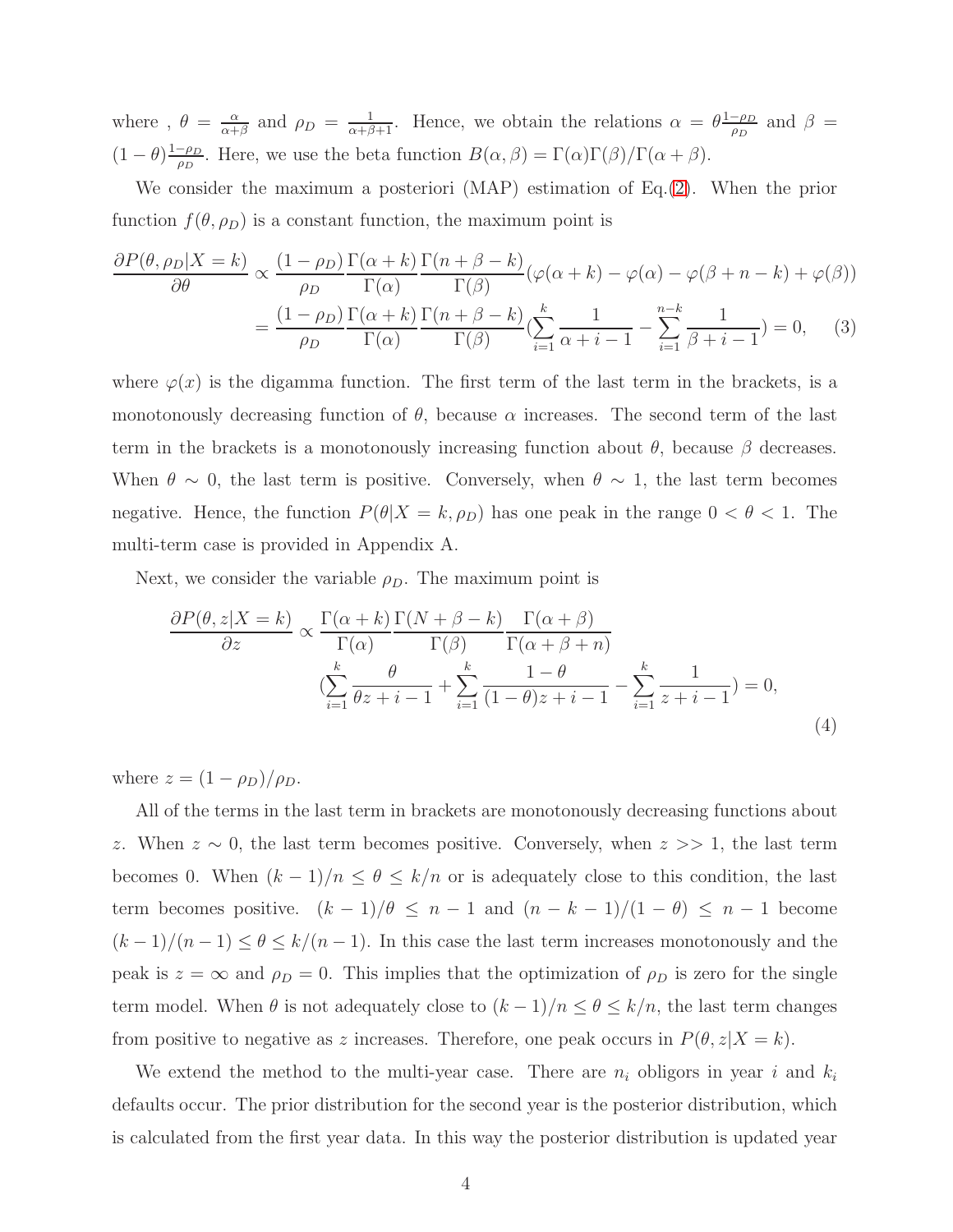after year. We write the posterior distribution  $P(\theta, \rho_D|k_1, k_2)$  as

$$
P(\theta, \rho_D | k_1, k_2) = \frac{P(k_2 | \theta, \rho_D, k_1)}{P(k_2)} \frac{P(k_1 | \theta, \rho_D) f(\theta, \rho_D)}{P(k_1)}.
$$
(5)

It is natural to assume that the number of defaults is affected by the number of defaults in the previous years. This is a temporal correlation. When the default rate is high (low), it is reasonable to assume that the default rate will be high (low) in the next year. This is similar to volatility clustering, which has a long memory [\[26](#page-22-14), [27](#page-22-15)]. This is confirmed using empirical data in the following sections.

We introduce the temporal correlation by adjusting  $\alpha$  and  $\beta$ , and consider the j th year. The number of obligors and defaults in the j th year are  $n_j$  and  $k_j$ . In the same year the correlation is  $\rho_D$ . We set the temporal correlation parameters between the i and j th years;  $d_{i-j}$  and  $j < i$ .  $\alpha$  and  $\beta$  are adjusted to  $\alpha + \sum_{j=1}^{i-1} d_{i-j} k_j$  and  $\beta + \sum_{j=1}^{i-1} d_{i-j} (n_j - k_j)$  [\[28\]](#page-22-16). This implies that the previous years' data affects the present defaults. It is easy to confirm that  $d_i = 1$  indicates that all of the data is correlated to  $\rho_D$ . When  $d_i = 0$ , the data is independent each year.

### III. CORRELATION DECAY

In the previous section,  $d_i$  was introduced to represent the temporal correlation. To clarify the behavior of the parameter  $d_i$ , where  $i = 1, 2, \dots, T$  and  $d_0 = 1$ , the variance of the stochastic process is considered in this section. In each year the diffusion has  $n_i$  steps and  $k_i$  defaults, where  $i = 1, 2, \dots, T$ .

The adjustments related to parameters  $\alpha$  and  $\beta$  are the affects of the temporal correlation from the previous conclusions. We shrink the previous years' conclusions and add them to the initial parameters for the purpose of the adjustment process. The shrinking ratio for the interval i is  $d_i$ 

The two terms model is examined first. We consider the relation between the first and second years.  $n_1$  and  $k_1$  are the numbers of obligors and defaults, respectively, in the first year. The second year parameters become  $\alpha + d_1k_1$  and  $\beta + d_1(n_1 - k_1)$ . We consider the shrinking processes from  $\alpha$  to  $\alpha + d_1k_1$  and  $\beta$  to  $\beta + d_1(n_1 - k_1)$ . The variance of the process is  $n_1d_1pq + d_1n_1(n_1 - 1)pq\rho_D$ , where  $q = 1 - p$ ; that is we approximate  $d_1B_{\alpha,\beta}(k_1, n_1 - k_1) \sim$  $B_{\alpha,\beta}(d_1k_1, d_1n_1 - d_1k_1)$  where  $B_{\alpha,\beta}$  is the beta binomial distribution with parameters  $\alpha$  and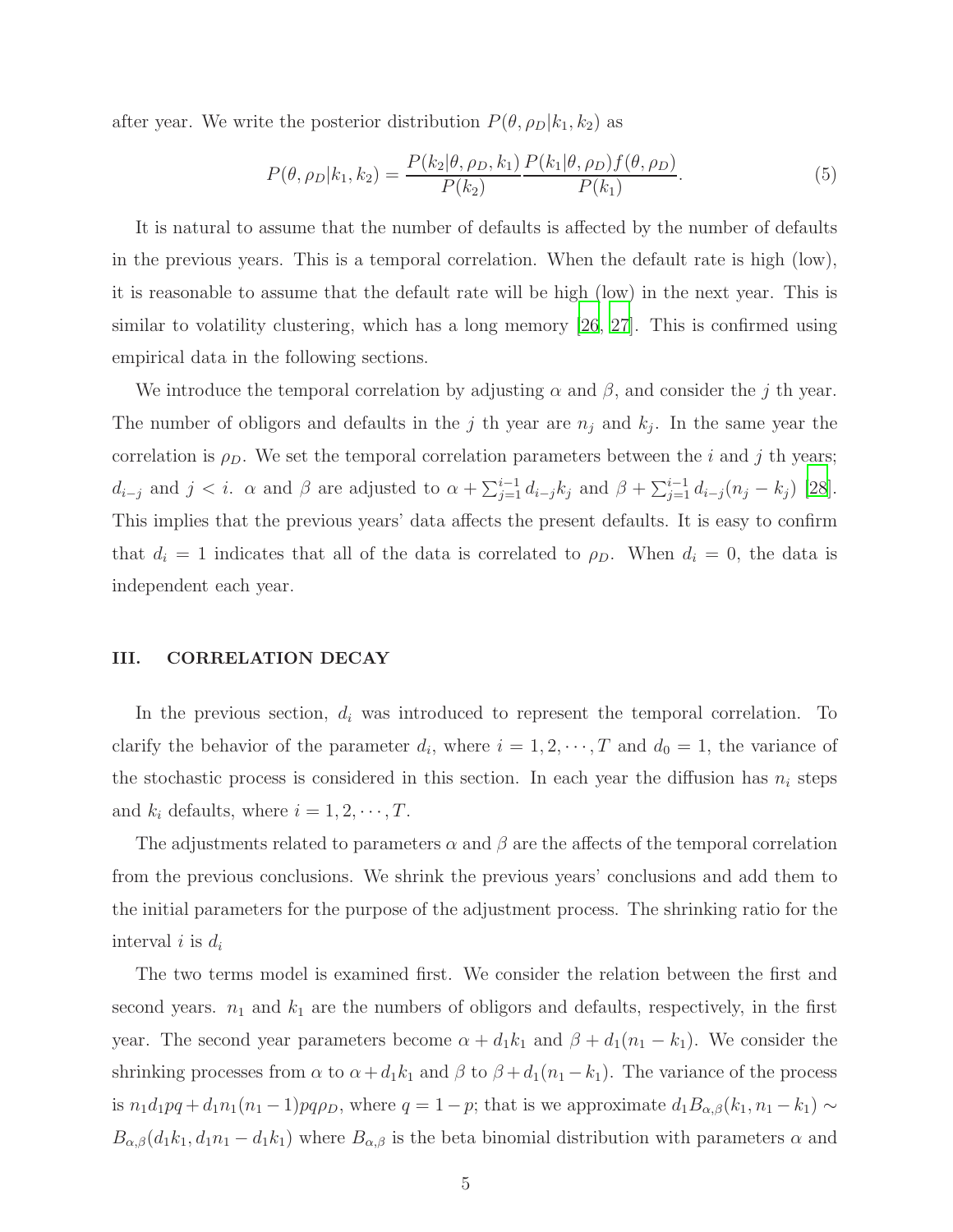β. We approximate this variance by  $n_1d_1pq+d_1n_1(d_1n_1-1)pq\rho_p$ , and the difference becomes  $n_1^2pq\rho_Dd_1(1-d_1) \geq 0$ . Hence, the approximation is exact when  $d_1 = 0, 1$  or  $\rho_D = 0$ . If  $d_1 \sim 0, 1$  or  $\rho_D \sim 0$ , this approximation can be used.

For the defaults of the obligors, the hypothesis;  $d_1 \sim 0$  or 1 and  $\rho_D \sim 0$ , can be set. In other words, the temporal correlation is either a high or low case, or the low correlation case. Hereafter, we use this approximation and calculate the variance of this process.

We extend the stochastic process to the multi-year case. Let  $\{U_t; t \geq 1\}$  be an independent and identically distributed (i.i.d.) sequence, uniformly distributed on [0,1]. The discrete dynamics of the process is described by:

$$
X(t+1) = \mathbf{1}_{U_{t+1} \le Z_d(t)},\tag{6}
$$

when  $n_i + 1 \le t \le n_{i+1}$ . Here  $Z_d(t)$  is given by

<span id="page-5-0"></span>
$$
Z_d(t) \equiv \frac{\alpha + \sum_{s=n_i}^{t} X(s) + \sum_{j=1}^{i} d_{i-j} k_j}{\alpha + \beta + (t - n_i) + \sum_{j=1}^{i} d_{i-j} n_j}.
$$
\n(7)

The expectation value of  $X(t)$  is  $E(X(t)) = \alpha/(\alpha + \beta)$ . When  $d_i = 1$ , the process is beta binomial.

We consider the relationship between the i th and  $i+1$  th years. The distribution in the i th year is a beta binomial distribution. Hence, the conditional variance of the  $i+1$  th year is  $V_{i+1}$  using the approximation,

$$
V_{i+1} \geq \sum_{j=1}^{i+1} n_j d_{i+1-j} pq + \left(\sum_{j=1}^{i+1} n_j d_{i+1-j}\right) \left(\sum_{j=1}^{j+1} n_j d_{i+1-j} - 1\right) pq \rho_D
$$
  

$$
- \sum_{j=1}^{i} n_j d_{i+1-j} pq - \left(\sum_{j=1}^{i} n_j d_{i+1-j}\right) \left(\sum_{j=1}^{i} n_j d_{i+1-j} - 1\right) pq \rho_D
$$
  

$$
= pq n_{i+1} + pq n_{i+1} (n_{i+1} - 1) \rho_D + 2pq \rho_D n_{i+1} \sum_{j=1}^{i} n_j d_{i+1-j}.
$$
 (8)

This implies that the variance of  $\sum_{j=1}^{i+1} n_j d_{i+1-j}$  steps is subtracted from that of  $\sum_{j=1}^{i+1} n_j d_{i+1-j}$ steps. This corresponds to the variance for  $n_i$  steps in the i th year due to the property of the beta binomial distribution. Therefore, the correlation between the  $i$  th and  $j$  years is approximated by  $\rho_D d_{i-j}$ .  $d_{i-j}$  plays the role of a discount factor in the correlation  $\rho_D$ . As time progresses, the correlation is discounted. It is reasonable to assume a monotonically decreasing function for  $d_i$  because the affects decrease when the distance between i and j increase.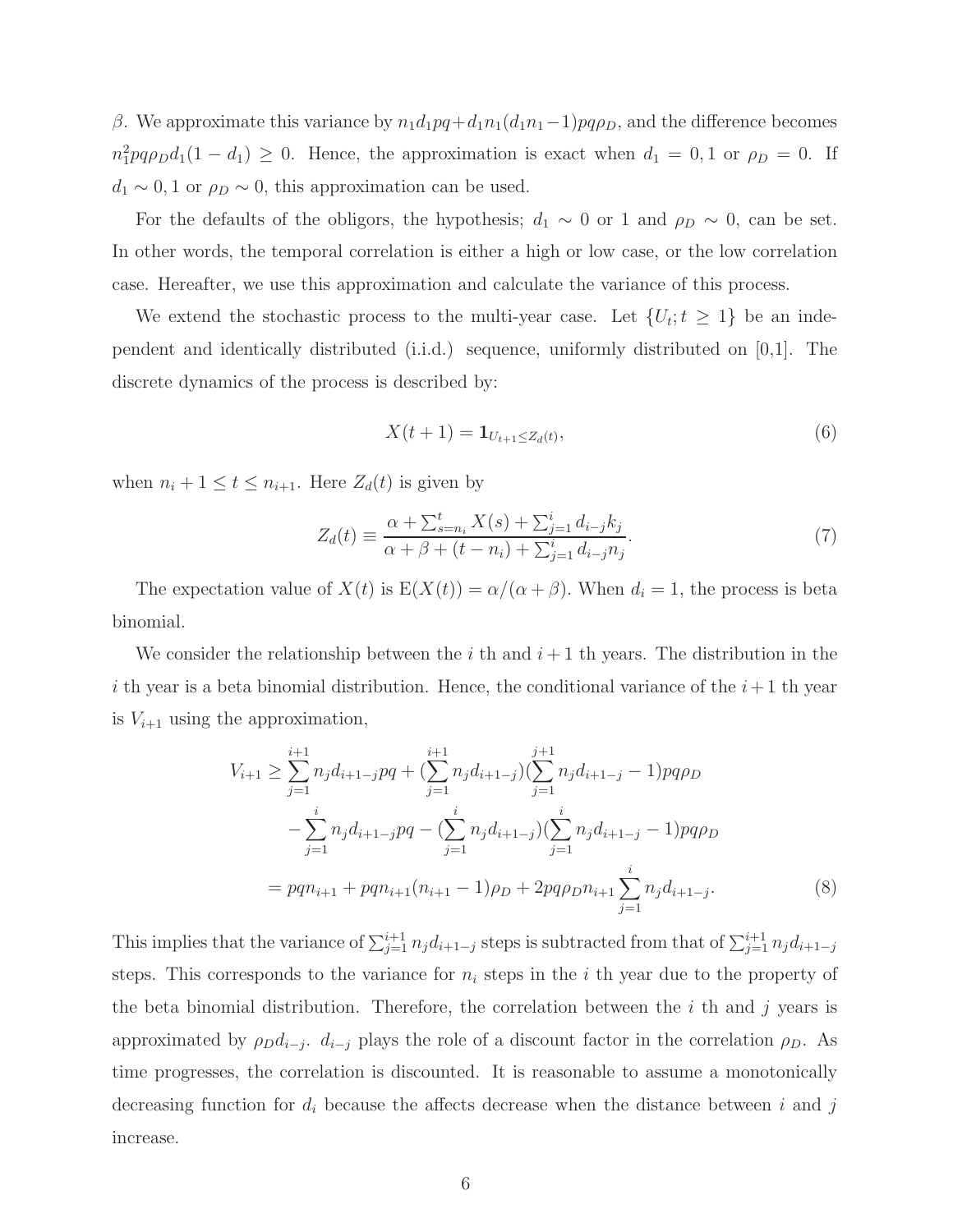The total variance for the diffusion is approximated by

$$
V \ge \sum_{i=1}^{T} p q n_i + \sum_{i=1}^{T} p q n_i (n_i - 1) \rho_D + 2p q \rho_D \sum_{i>j}^{T} n_i n_j d_{i-j}.
$$
 (9)

The first, second, and third terms correspond to the variance for binomial distribution, constant correlation  $\rho_D$  in the portfolio, and temporal correlation, respectively.

In summary, when  $d_i \sim 0, 1$  or  $\rho_D \sim 0$ , the correlation between the year and the year is approximated by

$$
Corr \sim \rho_D \begin{pmatrix} 1 & d_1 & d_2 & \cdots & d_T \\ d_1 & 1 & d_1 & \cdots & \vdots \\ \vdots & \vdots & \ddots & \ddots & \vdots \\ d_T & \cdots & d_2 & d_1 & 1 \end{pmatrix}.
$$

In conclusion, for this approximation, the average PD, correlation of the Bernoulli random variables, and temporal correlation, are  $p$ ,  $\rho_D$ , and  $d_i$ , respectively.

In the Bayesian estimation, if the scaled variance converges as the data increases, the parameters can be estimated correctly. Conversely, if the variance does not converge, the parameters cannot be estimated. It is also a problem whether the process is stationary, as discussed for the spectrum analysis in the following sections.

It is difficult to estimate all of the  $d_i$  values because the data is limited. We introduce a priori distribution for  $d_i$ . The estimation then becomes a hierarchical Bayesian estimation. It is reasonable that the priori distribution is a monotonically decreasing function. We consider the two hyper priori distributions, the exponential and power decays that have long memory.

## IV. PHASE TRANSITION IN THE ESTIMATION OF PD

In this section we determine whether the PD Bayesian estimation converges. To simplify the model we set  $n_j = 1, j \ge 1$  in Eq.[\(7\)](#page-5-0). This does not affect the conclusion regarding the possibility of the PD estimation. Let  $\{U_t; t \geq 1\}$  be an independent and identically distributed (i.i.d.) sequence, uniformly distributed on [0,1]. The discrete dynamics of the process is described by:

$$
X(t+1) = \mathbf{1}_{U_{t+1} \leq Z_d(t)}.
$$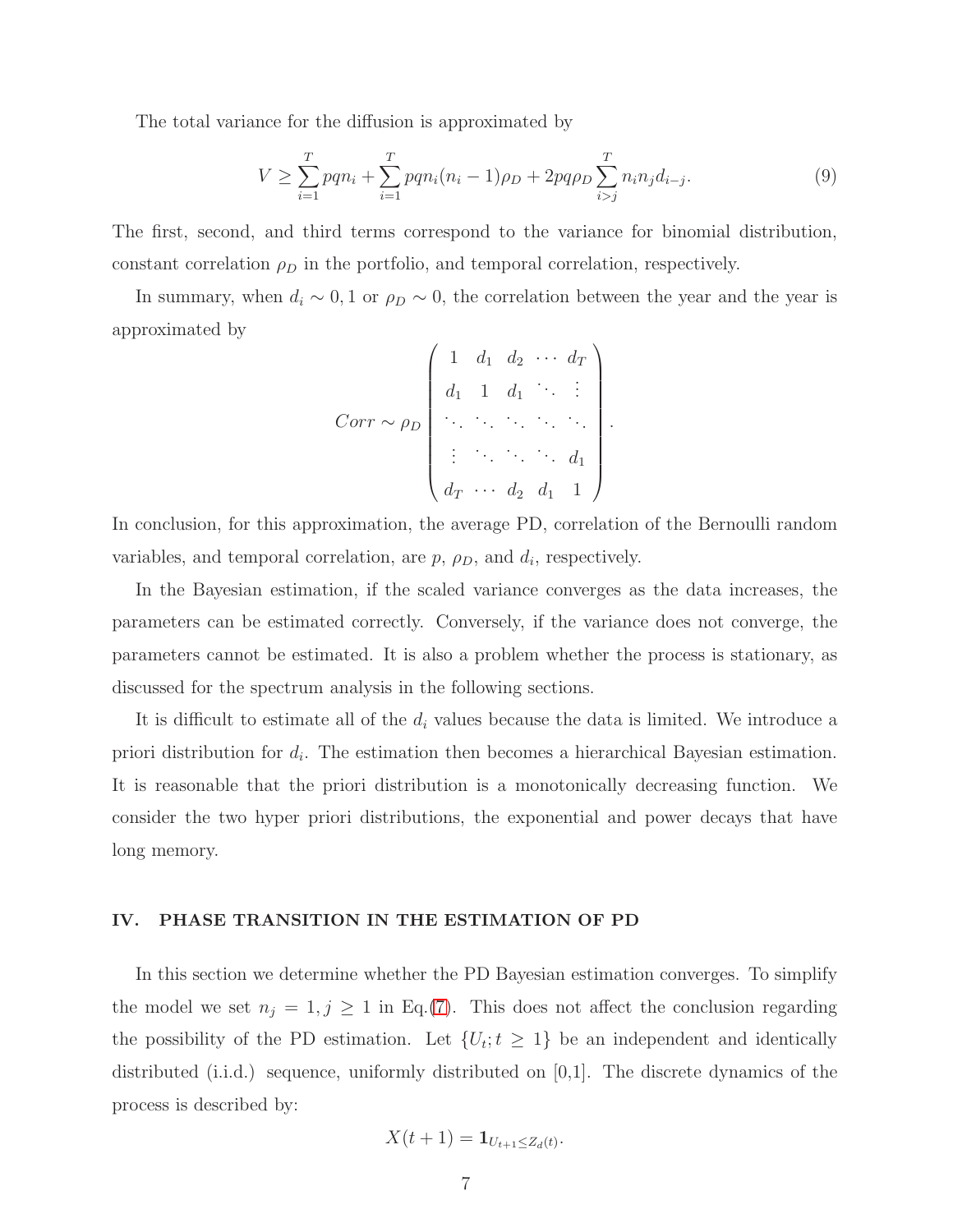Here  $Z_d(t)$  is the weighted sum of  $X(s)$ ,  $s \le t$  with the discount factor  $d_{t-s}$ ,

$$
Z_d(t) \equiv \frac{\alpha + \sum_{s=1}^t X(s)d_{t-s}}{\alpha + \beta + \sum_{s=1}^t d_{t-s}}.
$$
\n(10)

This is the Pólya urn model[\[29\]](#page-22-17) with the discount factor  $\{d_i\}$ .

The expectation value of  $X(t)$  is  $E(X(t)) = \alpha/(\alpha + \beta)$ . The PD estimator is  $Z(t)$ ,

$$
Z(t) \equiv \sum_{s=1}^{t} X(s)/t.
$$

The success of the PD estimation depends on the the behavior of the variance of  $Z(t)$ , namely that if it converges, PD can be estimated.

#### A. Stochastic differential equation

First, the stochastic process is rewritten using  $c_1(t) = \sum_{s=1}^{t} X(s)$ ;

$$
c_1(t) = k \to k + 1 : P_{k,t} = \frac{\alpha + \sum_{s=1}^{t} X(s) d_{t-s}}{\alpha + \beta + \sum_{s=1}^{t} d_{t-s}},
$$
  

$$
c_1(t) = k \to k : Q_{k,t} = 1 - P_{k,t},
$$
 (11)

where  $P_{k,t}$  and  $Q_{k,t}$  are the process probabilities. The sum of  $P_{k,t}$  and  $Q_{k,t}$  is 1.

For convenience, we define a new variable  $\Delta_t$  such that

$$
\Delta_t = 2c_1(t) - t.\tag{12}
$$

,

We change the variables from k to  $\Delta_t$  and  $X(s)$  to  $Y_s = 2X(s) - 1$ . Given  $\Delta_t = u$ , we obtain a random walk model:

$$
\Delta_t = u \to u + 1 : P_{u,t} = \frac{\alpha + \sum_{s=1}^t d_{t-s} (Y_s + 1)/2}{\alpha + \beta + \sum_{s=1}^t d_{t-s}} \n\Delta_t = u \to u - 1 : Q_{u,t:s,t-r} = 1 - P_{u,t}.
$$

We now consider the continuous limit  $\epsilon \to 0$ ,

$$
Y_{\tau} = \epsilon \Delta_{[t/\epsilon]},
$$
  
\n
$$
P(x,\tau) = \epsilon P(\Delta_t/\epsilon, t/\epsilon),
$$
\n(13)

where  $\hat{\tau} = t/\epsilon$ ,  $\hat{r} = r/\epsilon$  and  $y = \Delta_t/\epsilon$ . On approaching the continuous limit, we can obtain the stochastic partial differential equation:

<span id="page-7-0"></span>
$$
dY_{\tau} = \frac{\alpha - \beta + \int_{s=1}^{\tau} d(\tau - s) dY_s}{\alpha + \beta + \int_{1}^{\tau} d(t - s) ds} d\tau + \sqrt{\epsilon},\tag{14}
$$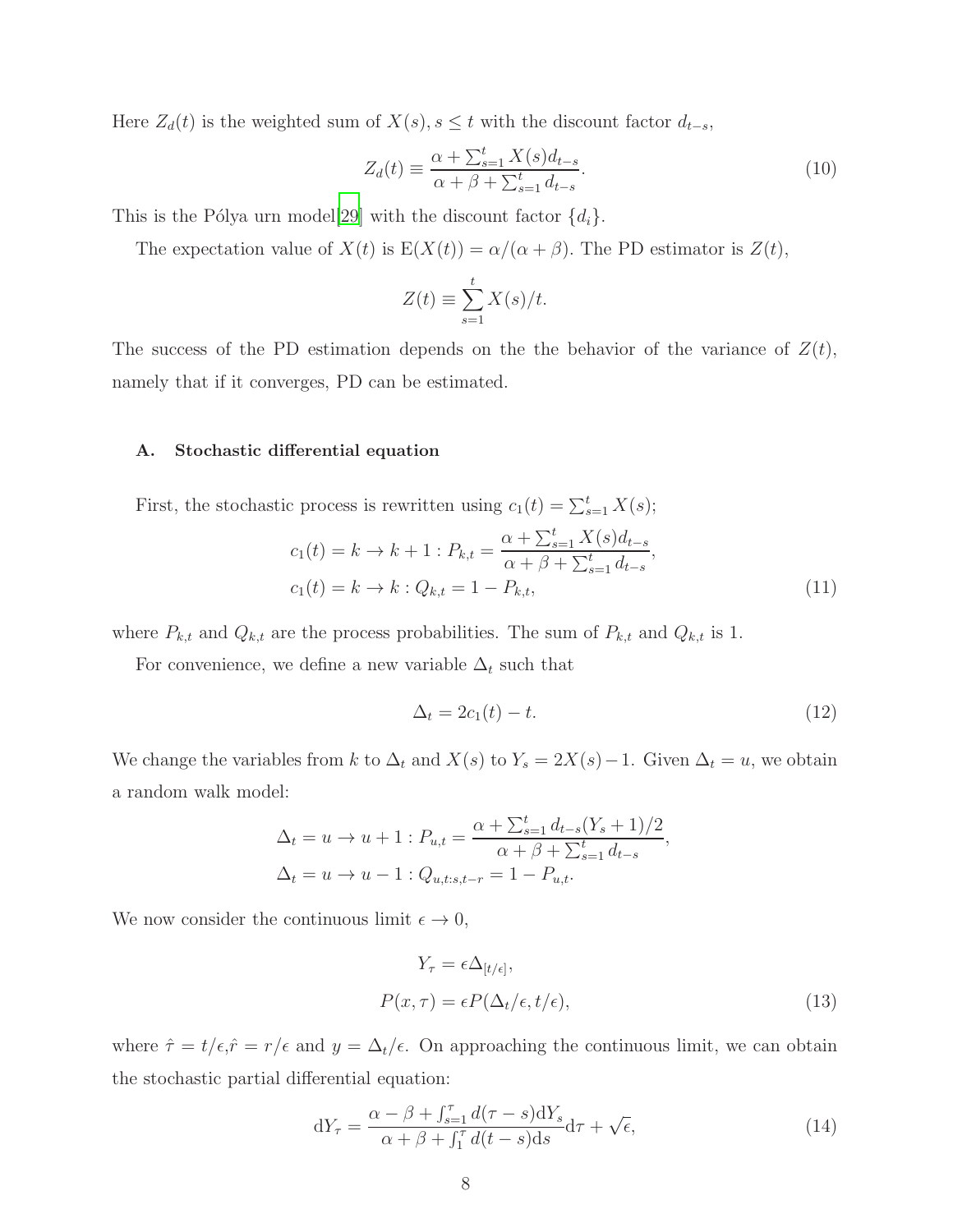where  $d(t)$  is the continuous function of  $d_t$ , the discount factor.

We are interested in the behavior of  $Y_\tau$  in the limit  $\tau \to \infty$ . We assume that the stationary solution is

<span id="page-8-0"></span>
$$
Y_{\infty} = \bar{v}\tau,\tag{15}
$$

where  $\bar{v}$  is constant. Substituting Eq.[\(15\)](#page-8-0) into Eq.[\(14\)](#page-7-0), we obtain

<span id="page-8-1"></span>
$$
\bar{v} = \frac{\alpha - \beta + \bar{v}\hat{T}}{\alpha + \beta + \hat{T}},\tag{16}
$$

where  $\hat{T} = \lim_{\tau \to \infty} \int_1^{\tau} d(\tau - s) \, ds.$ 

Eq.[\(16\)](#page-8-1) is a self-consistent equation. When  $\hat{T} < \infty$ , Eq.(16) is solved as  $\bar{v} = (\alpha - \beta)/(\alpha + \beta)$ β). The process converges to the average point. On the other hand, when  $\hat{T} \to \infty$ , we can obtain the identical equation  $\bar{v} = \bar{v}$ , suggesting that the process does not converge to the delta function. The expected value of  $Y_s$  is  $(\alpha - \beta)/(\alpha + \beta)$ . Hence, the phase transition at the point  $\hat{T}$  diverges to infinity. When the distribution does not converge, we cannot estimate the parameters correctly, even if the amount of data increases . This is an important issue for the Bayesian estimation. In other words,  $\hat{T} < \infty$  is the condition for the parameter estimations.

# B. Correlation function and Finite size scaling analysis

To understand the phase transition, we investigated the correlation function,  $C(t)$ .  $C(t)$ is defined as the correlation between  $X(1)$  and  $X(t)$ :

$$
C(t) \equiv E(X(t+1)|X(1) = 1) - E(X(t+1)|X(1) = 0) = \frac{Cov(X(1), X(t+1))}{V(X(1))}.
$$
 (17)

 $C(t)$  represents the propagation of the memory of  $X(1)$ , to later Variables,  $X(t + 1)$ .

To understand the relationship between the variances of  $Z(t)$  and  $C(t)$ , the variance of  $Z(t)$  can be written as

<span id="page-8-2"></span>
$$
V(Z(t)) = E_{X(1)}(V(Z(t)|X(1))) + E_{X(1)}((E(Z(t)|X(1)) - E(Z(t)))^{2}),
$$
\n(18)

where  $V(Z(t)|X(1))$  is the conditional variance of  $Z(t)$  on  $X(1)$ .  $E_{X(1)}(x)$  is the expectation value of x with probability function  $P(X(1))$ . The second term on the right hand side of the equation represents the variance of  $E(Z(t)|X(1))$  from the dependence on  $X(1)$ . In Eq.[\(18\)](#page-8-2),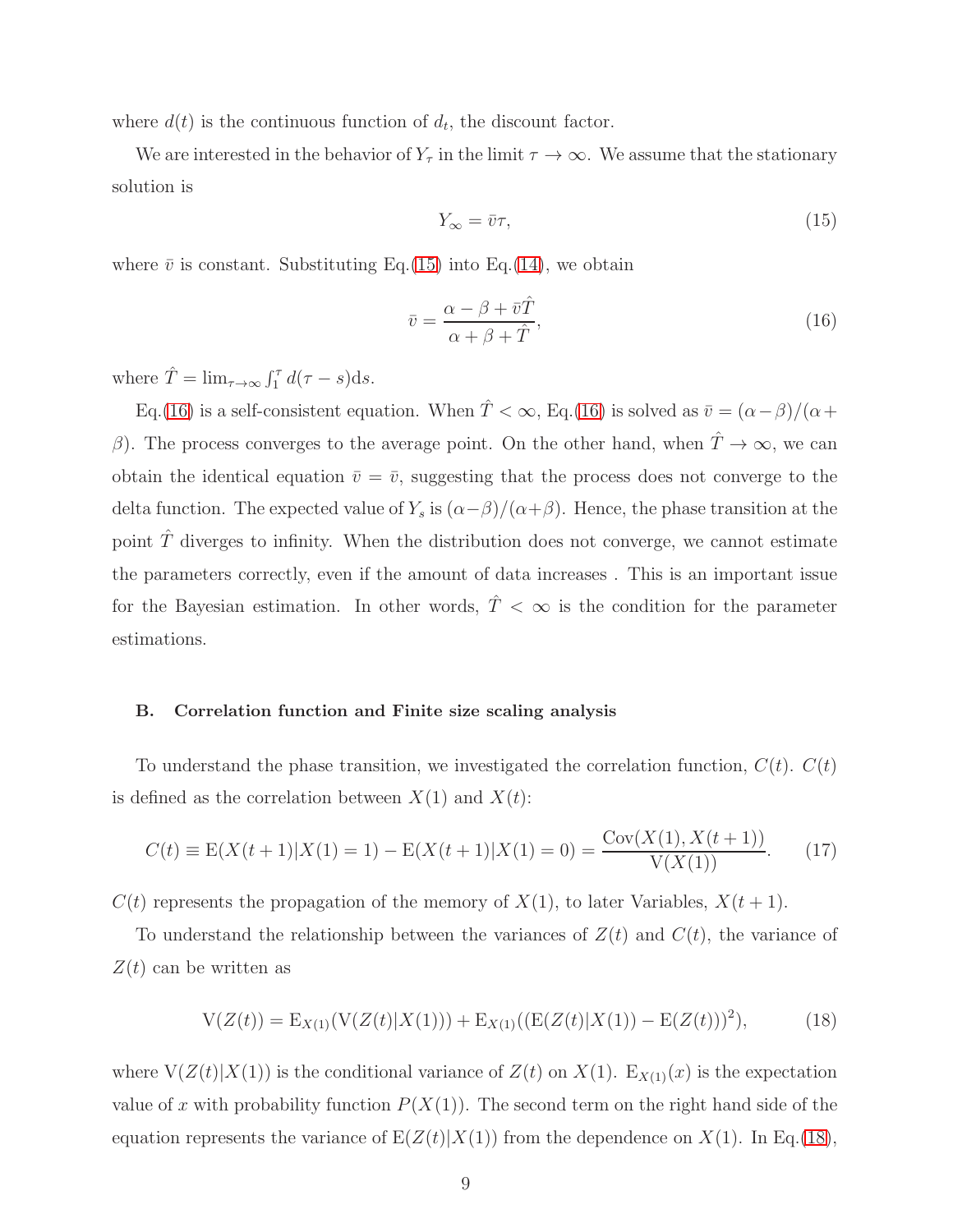the second term is related to  $C(t)$  as it originates from the dependence of  $E(Z(t)|X(1))$  on  $X(1)$ .

We write the second term of  $C(t)$  as

$$
E_{X(1)}((E(Z(t)|X(1)) - E(Z(t)))^{2}) = \frac{1}{t^{2}} \frac{\alpha \beta}{(\alpha + \beta)^{2}} \cdot \left(\sum_{s=0}^{t-1} C(s)\right)^{2}.
$$

If  $c = \lim_{t \to \infty} C(t) > 0$ ,  $\lim_{t \to \infty} V(Z(t)) > 0$  and  $Z(t)$  does not converge.

We can derive the recursive relations for the conditional expectation value  $E(X(t)|X(1)) =$  $(x)$ ,  $x = 0, 1$ , and the following can be obtained;

<span id="page-9-0"></span>
$$
C(t) = \frac{\sum_{s=1}^{t} C(s-1)d_{t-s}}{\alpha + \beta + \sum_{s=1}^{t} d_{t-s}}.
$$
\n(19)

This recursive relation contains all of the information regarding the asymptotic behavior of  $C(t)$ . If one assumes some functional form for  $d_i$ , with the initial condition  $C(0) = 1$ , we can estimate  $C(t)$  for  $t \geq 1$ .

#### *1. Exponential decay case*

We consider the exponential decay case,  $d_i = r^i, r \leq 1$ .  $\hat{T}$  is finite and there is no phase transition. Using Eq.[\(19\)](#page-9-0) we can obtain the next recursive relation for  $C(t)$ ,

$$
C(t) = \frac{1 + r(\alpha + \beta + \sum_{s=1}^{t-1} C(s)r^{t-1-s})}{\alpha + \beta + \sum_{s=1}^{t-1} r^{t-s}} C(t-1).
$$
 (20)

As we are interested in the asymptotic behavior of  $C(t)$ , we estimate the decay rate  $r_{eff}$ ;  $C(t) \sim r_{eff}^{t}$  as

$$
r_{eff} \equiv \lim_{t \to \infty} C(t)/C(t-1) = r + \frac{1-r}{(\alpha+\beta)(1-r)+1} < 1,
$$
\n(21)

where  $r_{eff}$  < 1 for  $r$  < 1, and  $C(t)$  decays exponentially.

Numerical studies of the system were performed. To estimate  $C(t)$ , the recursive relation of Eq.[\(19\)](#page-9-0) is solved for  $t \leq 2 \times 10^5$ . A Monte Carlo sampling procedure is adopted for the variance of  $Z(t)$ . We obtained  $10^4$  sample sequences for  $\{X(t)\}, t = 1, \dots, 2 \times 10^5$ and estimated the variance of  $Z(t)$ . Fig[.1](#page-10-0) (a) shows the plot of  $C(t)$  vs. t. It is clearly shown that  $C(t)$  decays exponentially. Fig[.1](#page-10-0) (b) shows the plot of  $V(Z(t))$  vs. t. For all  $r < 1 \in \{0.8, 0.9, 0.99\}, V(Z(t))$  decays as  $1/t$ . When  $r = 1$ , the  $Z(t)$  distribution converges to the beta distribution. Hence, there is no phase transition for  $r < 1$ .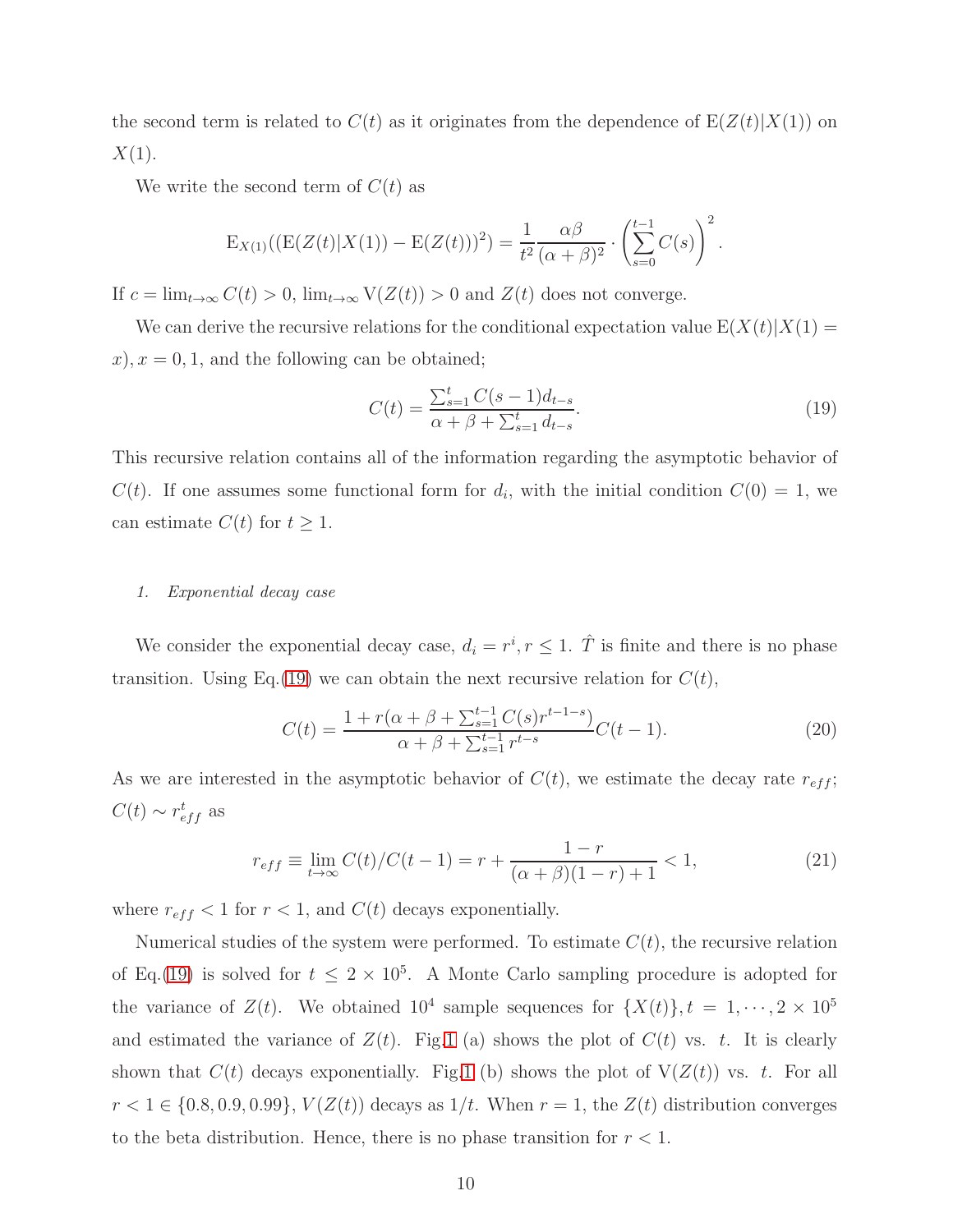

<span id="page-10-0"></span>FIG. 1. Plots of (a)  $C(t)$  and (b)  $V(Z(t))$  vs. t, for  $r \in \{0.8, 0.9, 0.99\}$ . For comparison,  $\exp(-0.03t)/3$  and  $1/t$  are potted in (a) and in (b), respectively.

#### *2. Power-law decay case*

For the power-law decay case,  $d_i = \frac{1}{(1 + i)^2}$  $\frac{1}{(1+i)^{\gamma}}$ . When  $\gamma > 1$ ,  $\hat{T} < \infty$  and the process converges to the delta function. On the other hand, when  $\gamma \leq 1$ ,  $\hat{T}$  goes to the infinity, and the process does not converge.

The behaviors of  $C(t)$  and  $V(Z(t))$  were investigated by the numerical method, as for the exponential decay case. Fig[.2](#page-11-0) (a) shows the double logarithmic plot of  $C(t)$  vs. t.  $C(t)$ decays with the power-law for  $\gamma \in \{1.5, 2, 3\}$ . For small  $\gamma$  as 0.5, 0.1, the slope is extremely small. Fig[.2](#page-11-0) (b) shows the double logarithmic plot of  $V(Z(t))$  vs. t. For  $r = 3.0, 2.0, 1.5$ ,  $V(Z(t))$  decays as 1/t. At  $\gamma = 1$ , the slope of the decay is less than one. For  $r < 1$ , the curve becomes downward concave. These results suggest the validity of the self-consistent equation analysis.

To investigate the phase transition, we apply the finite-size scaling (FSS) analysis [\[23\]](#page-22-11). We define the relaxation and second-moment correlation times,  $\tau(t)$  and  $\xi(t)$ , respectively, using the *n*-th moment of  $C(t)$  as,

<span id="page-10-1"></span>
$$
M_n(t) \equiv \sum_{s=0}^{t-1} C(s) s^n,
$$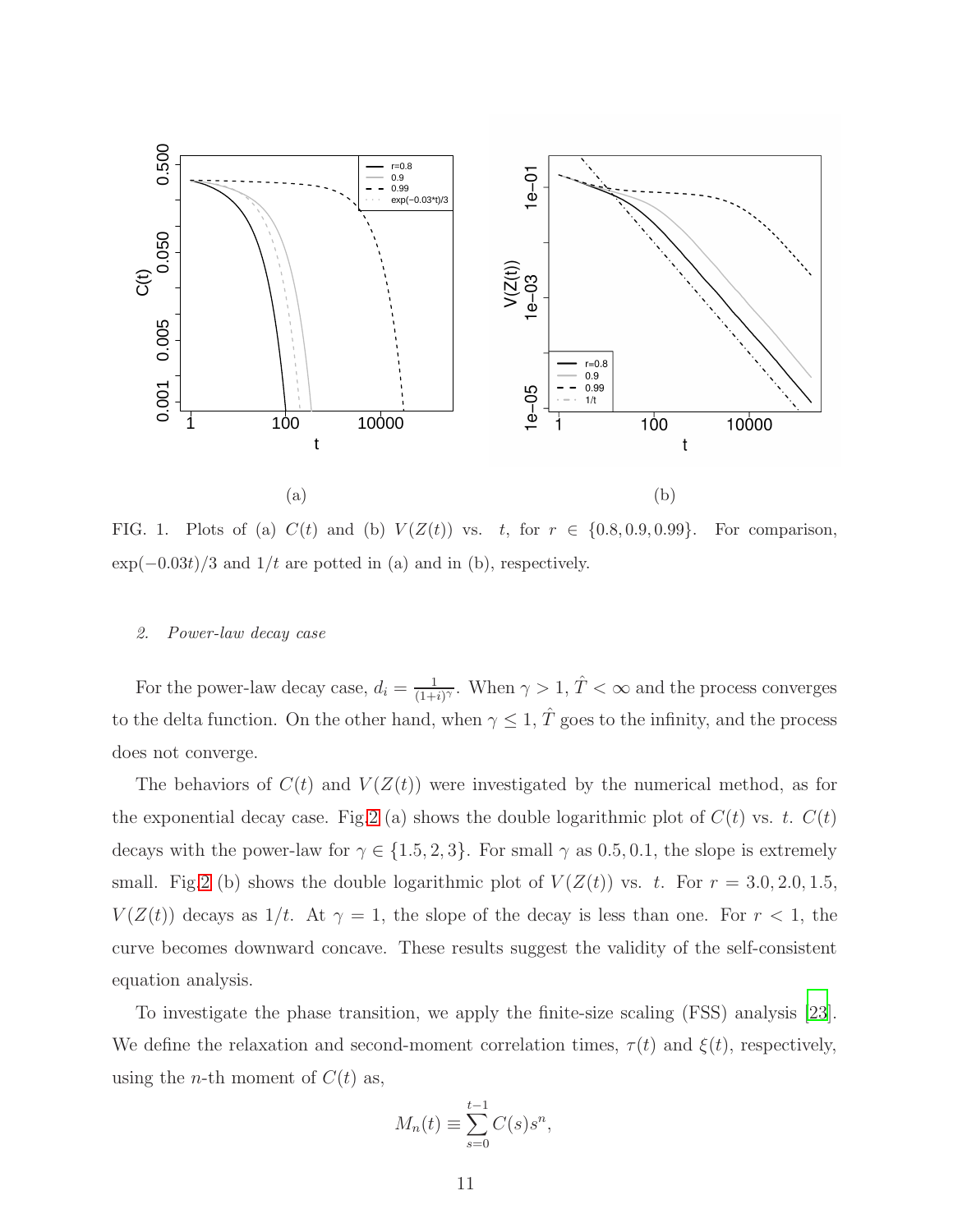

<span id="page-11-0"></span>FIG. 2. Plots of (a)  $C(t)$  and (b)  $V(Z(t))$  vs. t, for  $\gamma \in \{3.0, 2.0, 1.5, 1.0, 0.5, 0.1\}.$ 

$$
\tau(t) = M_0(t),
$$
  

$$
\xi(t) = \sqrt{\frac{M_2(t)}{M_0(t)}}.
$$
 (22)

For FSS, we assume that the scaling function  $\lim_{t\to\infty} A(st)/A(t)$  for some observable  $A(t)$ with the scale factor s expressed as function of  $\xi_t \equiv \lim_{t \to \infty} \xi(t)/t;$ 

$$
f_A(\xi_t) \equiv \lim_{t \to \infty} \frac{A(st)}{A(t)}
$$

We assume the next asymptotic forms for  $C(t)$ ;

$$
C(t) \simeq \begin{cases} c + \Delta C(t) & c > 0 \\ c' t^{-\delta} & c = 0 \end{cases}
$$

Here,  $c = \lim_{t \to \infty} C(t)$  is the order parameter of the phase transition and c' is a constant. Using the asymptotic forms, we can classify the behavior of the scaling functions. We show the results for  $f_{\tau}(\xi_t)$ ,  $f_{\xi}(\xi_t)$  and  $\xi_t$  in Table I. (In detail, see Appendix B)

Fig[.3](#page-12-0) shows the numerical estimations of  $\xi(2t)/\xi(t)$  and  $\tau(2t)/\tau(t)$  vs.  $\xi(t)/t$  with  $t = 10^5$ . The symbols show the fixed points under the renormalization transformation  $t \to 2t$ . There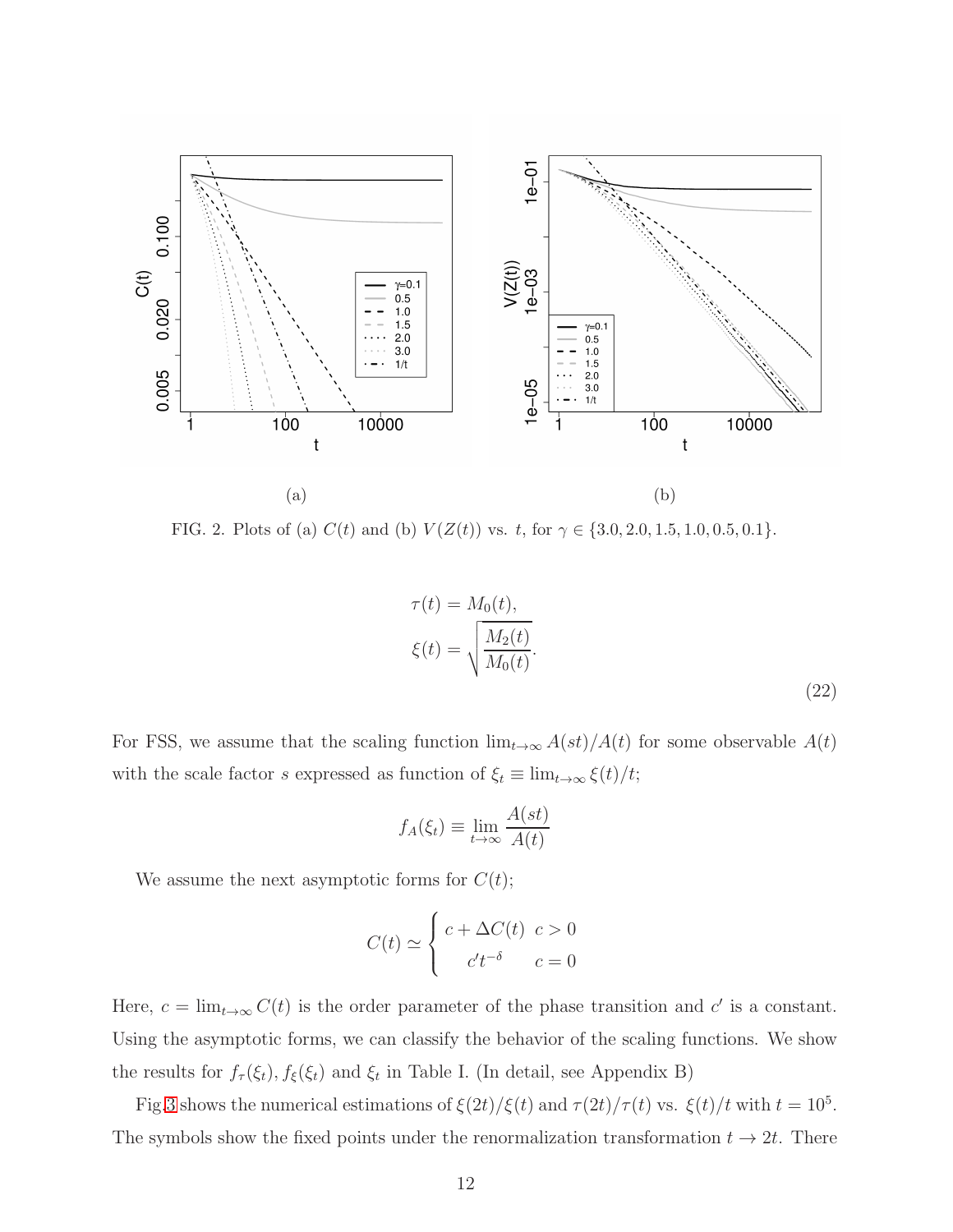TABLE I. Asymptotic behavior of  $C(t)$ , and the scaling functions  $f_{\tau}(\xi_t)$ ,  $f_{\xi}(\xi_t)$ , and  $\xi_t$ . The assumed asymptotic form of  $C(t)$  is given in the second column. The second and the third columns provide the scaling functions. The last column contains the limit values of  $\xi(t)/t$ .

| No. Asymptotic behavior                      | $\left f_{\tau}(\xi_t) = \lim_{t \to \infty} \frac{\tau(st)}{\tau(t)}\right  f_{\xi}(\xi_t) = \lim_{t \to \infty} \frac{\xi(st)}{\xi(t)} \left \xi_t = \lim_{t \to \infty} \xi(t)/t\right $ |                    |                             |
|----------------------------------------------|---------------------------------------------------------------------------------------------------------------------------------------------------------------------------------------------|--------------------|-----------------------------|
| $1   C(t) \simeq c + \Delta C(t), c > 0  $   |                                                                                                                                                                                             | S                  | $1/\sqrt{3}$                |
| 2 $C(t) \propto t^{-\delta}, 0 < \delta < 1$ | $s^{1-\delta} = s^{\frac{2(\xi/t)^2}{1-(\xi/t)^2}}$                                                                                                                                         | S                  | $\frac{1-\delta}{3-\delta}$ |
| 3 $C(t) \propto t^{-\delta}, 1 < \delta < 3$ |                                                                                                                                                                                             | $s^{(3-\delta)/2}$ |                             |
| 4 $C(t) \propto t^{-\delta}, \delta \geq 3$  |                                                                                                                                                                                             |                    |                             |



<span id="page-12-0"></span>FIG. 3. Plots of (a)  $\xi(2t)/\xi(t)$  vs  $\xi(t)/t$  and (b)  $\tau(2t)/\tau(t)$  vs  $\xi(t)/t$ . We adopt  $t = 10^5$  and  $a = b = 1$ . The symbols show the fixed points under the renormalization transformation  $t \to 2t$ .

are two stable fixed points at  $\xi_t = 0$  and  $\xi_t = 1/\sqrt{3}$ , and one unstable fixed point at  $\xi_t = \sqrt{(1-\delta)/(3-\delta)} \simeq 0.4073 \equiv \xi_t^c$ . If  $\xi_t > \xi_t^c$ , then  $\xi(2t)/\xi(t) > 2$  and  $\xi(t)/t$  moves to  $1/\sqrt{3}$  under the transformation  $t \to 2^n t$  and  $n \to \infty$ .  $\xi(t)$  diverges linearly with the system size, t, at the fixed point, which reflects the memory of  $X(1)$  that remains. If  $\xi_t < \xi_t^c$ ,  $\xi(2t)/\xi(t)$  < 2 and  $\xi(t)/t$  moves to 0.  $\lim_{t\to\infty}\xi(t) < \infty$  and the memory of  $X(1)$  is lost for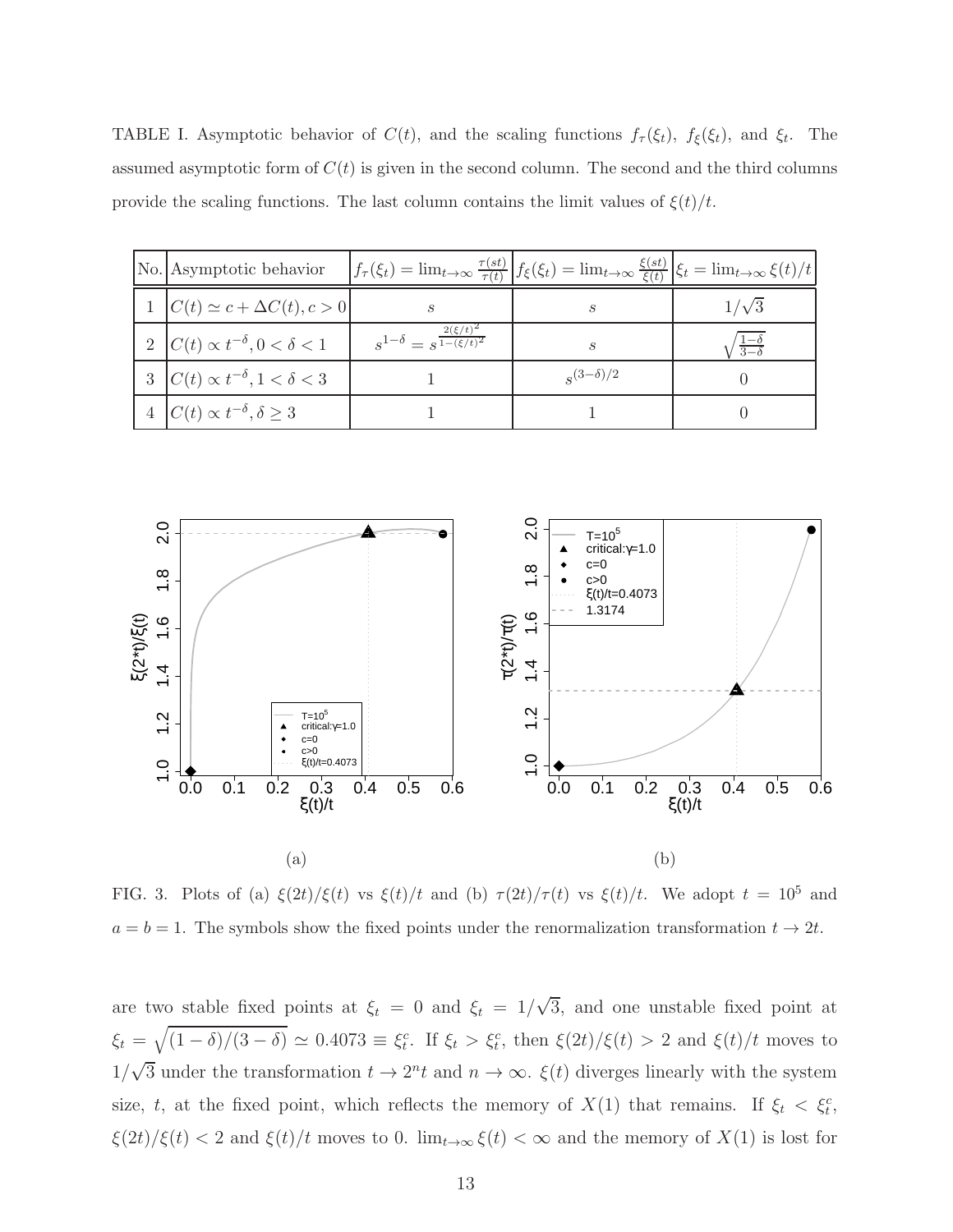sufficiently large t. At the stable fixed points at  $\xi_t = 1/\sqrt{3}$  and at 0,  $\tau(2t)/\tau(t)$  becomes two and one, respectively. From the unstable fixed point at  $\xi_t = \xi_t^c$ , we can estimate  $\delta$ using  $f_{\tau}(\xi_t^c) = 2^{1-\delta} \simeq 1.3174$ . The estimation is in accordance with the estimation from  $\xi_t^c = \sqrt{(1-\delta)/(3-\delta)} \simeq 0.4073$ . The results support the phase transition between the two phases,  $C(t) \simeq c + \Delta C(t)$ ,  $c > 0$  and  $C(t) \propto t^{-\delta}$ ,  $\delta > 1$ , in the limit  $t \to \infty$ . At the critical point  $\gamma = 1$ ,  $\xi_t = \xi_t^c$ , and  $C(t) \propto t^{-\delta}$  with  $0 < \delta < 1$ .



<span id="page-13-0"></span>FIG. 4. Plots of (a)  $C(t)$  and (b)  $\delta$  vs.  $\gamma$ . We adopt  $t = 2 \times 10^3$ ,  $2 \times 10^5$ , and  $(\alpha, \beta) = (1, 1)$ and  $(1, 4)$ . The conjecture presented in the main text is plotted in  $(b)$  with the thin solid line. δ for  $\gamma = 1$ , and  $\alpha = \beta = 1$  (thick solid and dotted black lines, respectively) are estimated by  $\xi_t^c = \sqrt{(1-\delta)/(3-\delta)}$  and  $\xi_t^c$  in Figure [3.](#page-12-0) (c) Plot of  $\delta$  at  $\gamma = 1$  vs.  $\alpha + \beta$ . We set the ratios  $\alpha$ :  $\beta = 1$ : 1 and 1: 4, and change  $\alpha + \beta$ . The solid line shows the  $\delta$  estimation by solving Eq.[\(24\)](#page-14-0).

We estimate c by  $C(2t)$  and  $\delta$  by  $\log_2 C(t)/C(2t)$  with  $t = 10^3$  and  $10^5$ . By comparing the values for  $t = 10^3$  and  $10^5$ , one can anticipate the limit behavior  $t \to \infty$ . The results are shown in Fig[.4.](#page-13-0) Fig[.4](#page-13-0) (a) shows  $C(2t)$  vs.  $\gamma$ . For  $\gamma > 1$ ,  $C(2t)$  is almost zero. For  $\gamma < 1$ ,  $C(2t)$  is positive. The derivative of c at  $\gamma = 1$  is seemingly continuous. Fig[.4](#page-13-0) (b) shows  $\delta$ vs  $\gamma$  with  $(\alpha, \beta) = (1, 1)$  and  $(1, 4)$ . For  $\gamma > 1$ , one can anticipate that  $\delta = \gamma$  by observing the change from  $t = 10^3$  to  $10^5$ . For  $\gamma < 1$ ,  $\delta = 0$  which suggests that  $c > 0$ . At the critical point  $\gamma = 1$ ,  $\delta$  depends on  $(\alpha, \beta)$ .

Next we investigated  $\delta$  at the critical point  $\gamma = 1$ . We assume that  $C(t) \propto t^{-\delta}$ . Eq.[\(19\)](#page-9-0) can be approximated in the continuous limit as

$$
C(t) = t^{-\delta} = \frac{\int^t (s-1)^{-\delta} d(t-s)ds}{\alpha + \beta + \int^t d(t-s)ds}.
$$
\n(23)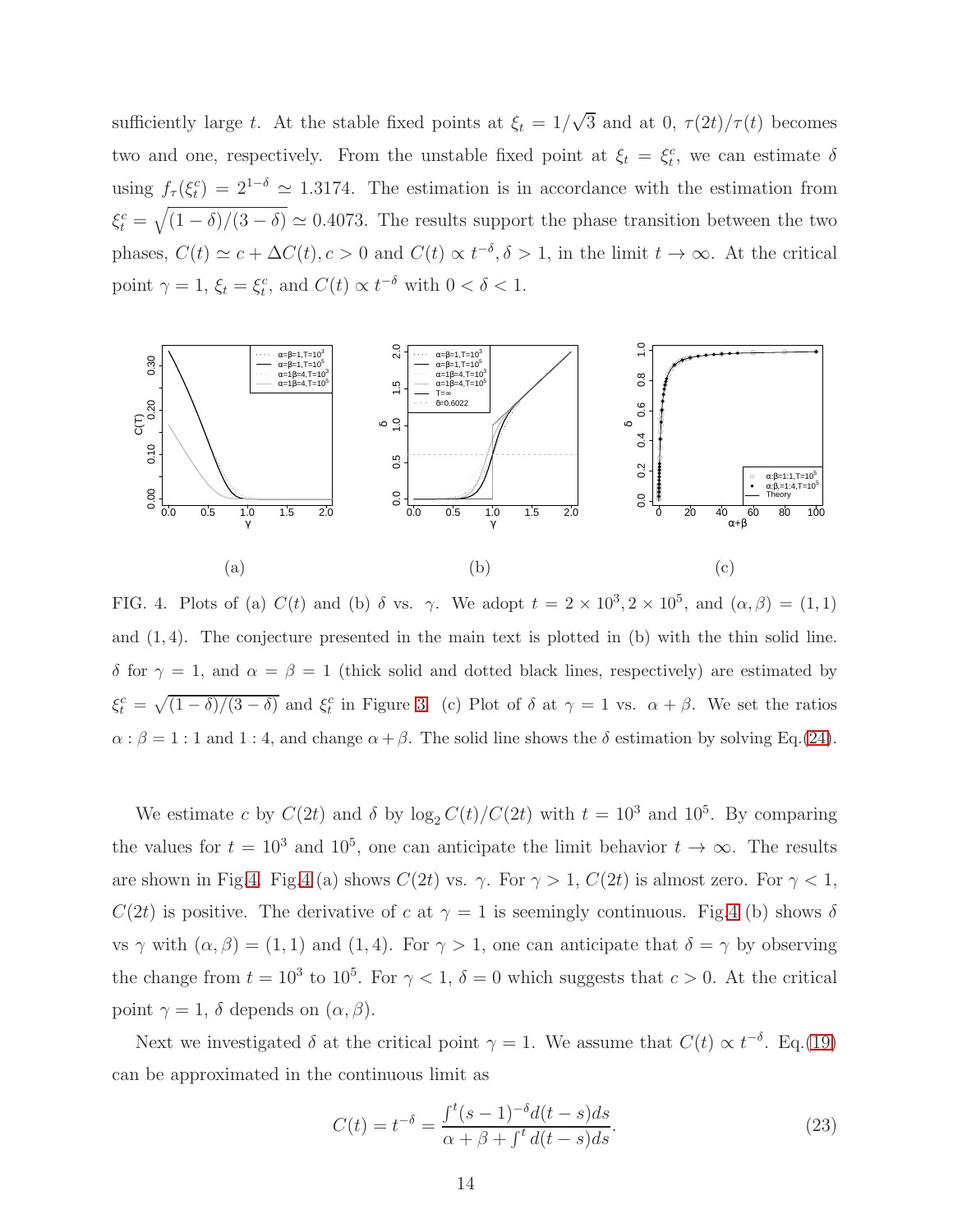By the change of variable as  $(t + 1)\mu = s$ , we obtain

<span id="page-14-0"></span>
$$
\alpha + \beta \simeq \int_{1/(t+1)}^{t/(t+1)} \mu^{-\delta} (1-\mu)^{-1} d\mu - \ln t. \tag{24}
$$

We see that  $\delta$  depends on  $\alpha$  and  $\beta$  through the combination  $\alpha + \beta$ . In the limit  $t \to \infty$ , when  $\delta = 1$  and  $0, \alpha + \beta = 0$  and  $\alpha + \beta \rightarrow \infty$ , respectively. The critical exponent  $\delta$  is in the range  $\delta \in (0,1)$ . Fig[.4](#page-13-0) (c) shows  $\delta$  vs.  $\alpha + \beta$  for  $\gamma = 1$ . We adopt two cases  $\alpha : \beta = 1 : 1$  and 1 : 4. The symbols show the results of the numerical estimation, and the solid line shows the results by numerically solving Eq.[\(24\)](#page-14-0). The results for  $\alpha$  :  $\beta = 1$  : 1 and 1 : 4 collapses onto the same curve vs.  $\alpha + \beta$ , which confirms that  $\delta$  depends on  $\alpha$  and  $\beta$  through  $\alpha + \beta$ .

#### V. IS THE TEMPORAL CORRELATION DECAY EXPONENTIAL OR POWER?

In this section, we use three data sets from the default data. Two sets are rating agency data, and the other is from a Japanese company.

#### A. Standard & Poor's data

As discussed in the previous section, temporal correlation is an important issue for determining whether there is an exponential or a power decay. This affects whether the parameters are estimated correctly. In this section we investigate the temporal correlation using empirical data. First, the S&P default data from 1981 to 2017 [\[30](#page-22-18)] are used. The average PD is 1.58 % for all ratings, and 3.09 % for speculative ratings. Speculative grade rating represents the rating under BBB-(Baa3). In Fig[.5](#page-15-0) (a) we show the historical default rate. The solid and dotted lines correspond to all of the samples and the speculative grade, respectively, below BBB+(Baa3).

The autocorrelation is shown in Fig[.6](#page-15-1) (a). The x-axis represents the year. The exponential decay and cyclical increase is confirmed. This represents the cyclical bubbles and their collapse in recent years. However, it is difficult to confirm whether the decay is exponential or power-law from the autocorrelation data alone. A Fourier transformation was applied to the PD data in Fig[.7](#page-16-0) (a), but it was still difficult to obtain confirmation. The reason is that the data was annual and its size was not very large.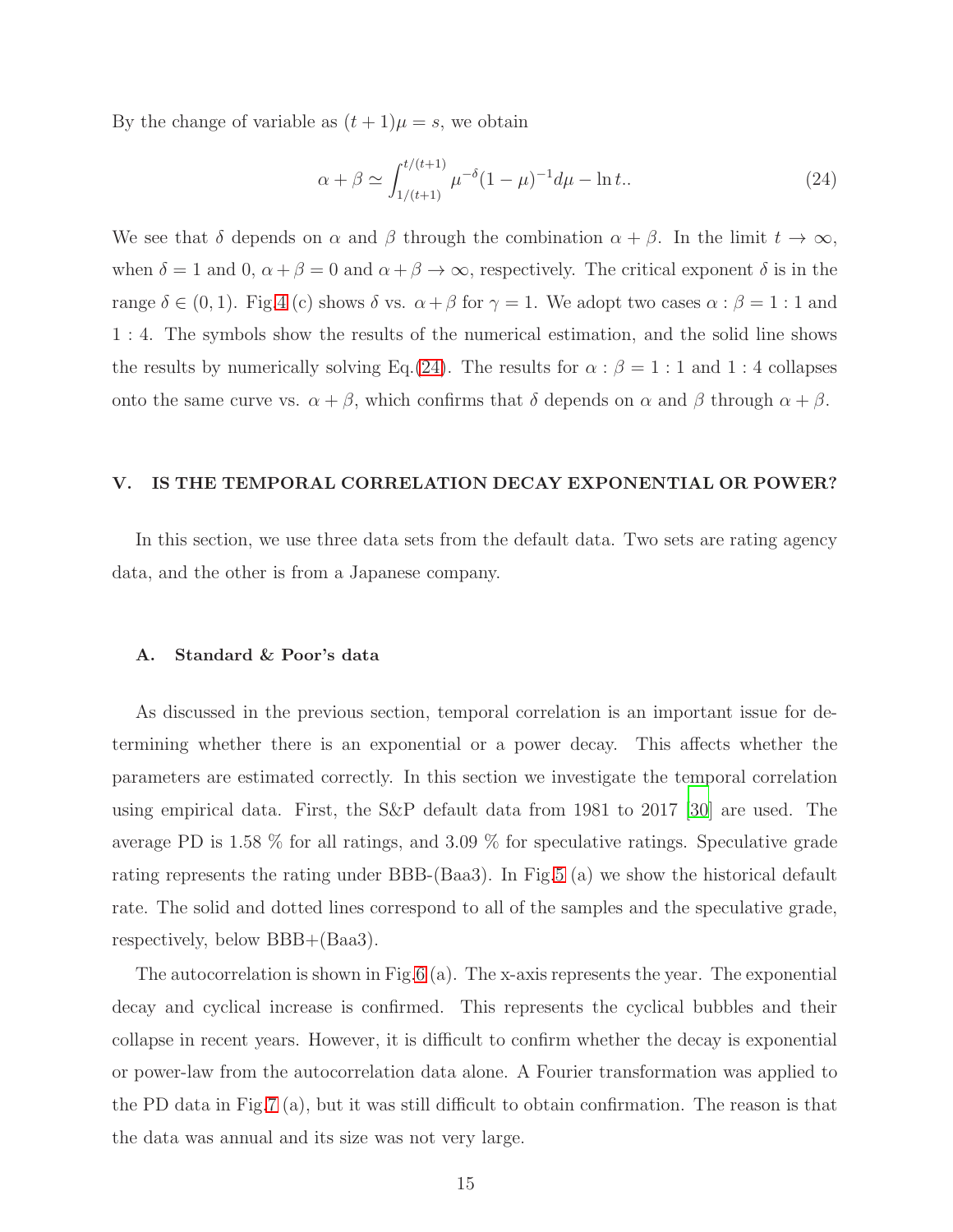

<span id="page-15-0"></span>FIG. 5. (a): S&P Default Rate1981-2017. (b)Moody's Default Rate 1920-2017. The solid and dotted lines correspond to all of the samples and the speculative grade, respectively, below  $BBB+(Baa3).$ 



<span id="page-15-1"></span>FIG. 6. (a) S&P autocorrelation of the default rate 1981-2017. (b) Moody's autocorrelation of the default rate 1920-2017.

## B. Moody's data

Next we used the Moody's default data from 1920 to 2017 for 98 years [\[31\]](#page-22-19). It includes the Great Depression in 1929 and Great Recession in 2008. It is one of the longest sets of default data [\[32\]](#page-22-20). The average default rate is 1.56% for all of the ratings, and 3.87% for the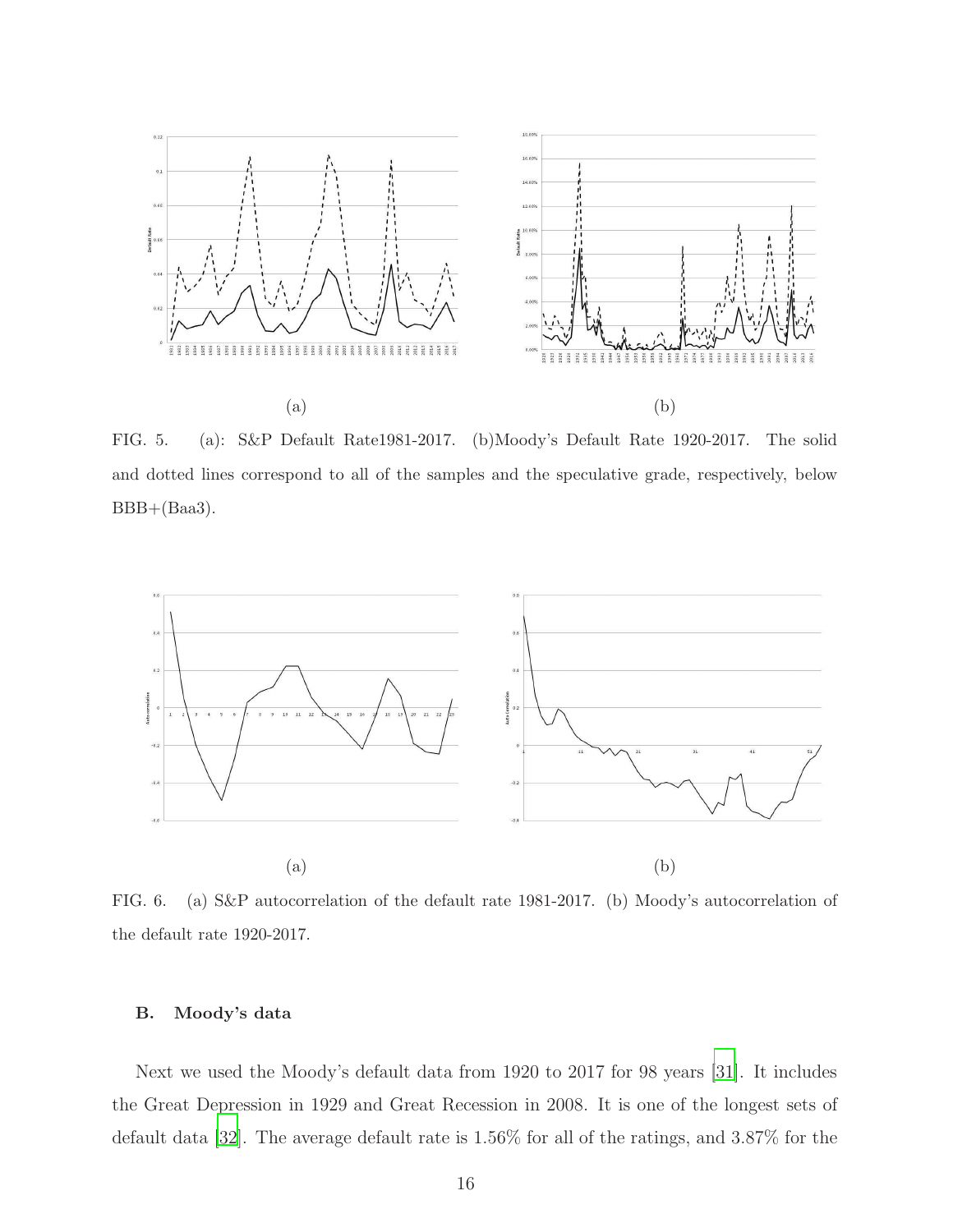

<span id="page-16-0"></span>FIG. 7. (a)Power spectrum for S&P Default Rate1981-2017. (b) Power spectrum for Moody's Default Rate 1920-2017.

speculative ratings. In Fig[.5](#page-15-0) (b), we show the historical default rate.

The autocorrelation is shown in Fig[.6](#page-15-1) (b). The x-axis represents the year. The exponential decay is seemingly confirmed in a short time. In this long history data we cannot confirm the cyclical trend that was observed in recent years. We applies a Fourier transformation to the default ratio data in Fig[.7](#page-16-0) (b). It was difficult to confirm whether the decay is exponential or power-law from the auto correlation alone.

#### C. Risk Data Bank data

Next we apply the data to the risk data bank (RDB) data [\[33\]](#page-22-21). The data covers almost all of of the enterprise data without individual owner managers in Japan. The data is monthly from 2001 to 2017. The seasonal effects are adjusted. The historical data and autocorrelation are shown in Fig[.8](#page-17-0) (a), which is different from the previous two samples. The slow decay of the correlation was confirmed. In Fig[.8](#page-17-0) (b) 1/f of the fluctuations was confirmed. This corresponds to the power decay of the Wiener-Khinchin theorem, which shows the relationship between the autocorrelation and power spectrum by a Fourier transformation. In Fig[.9](#page-17-1) we show the power spectrum for each sector; construction, wholesale, real estate, retail sales, other services, and manufacturing. The solid line represents the trend. We can conclude that the temporal correlation may contain a long memory for this data. However,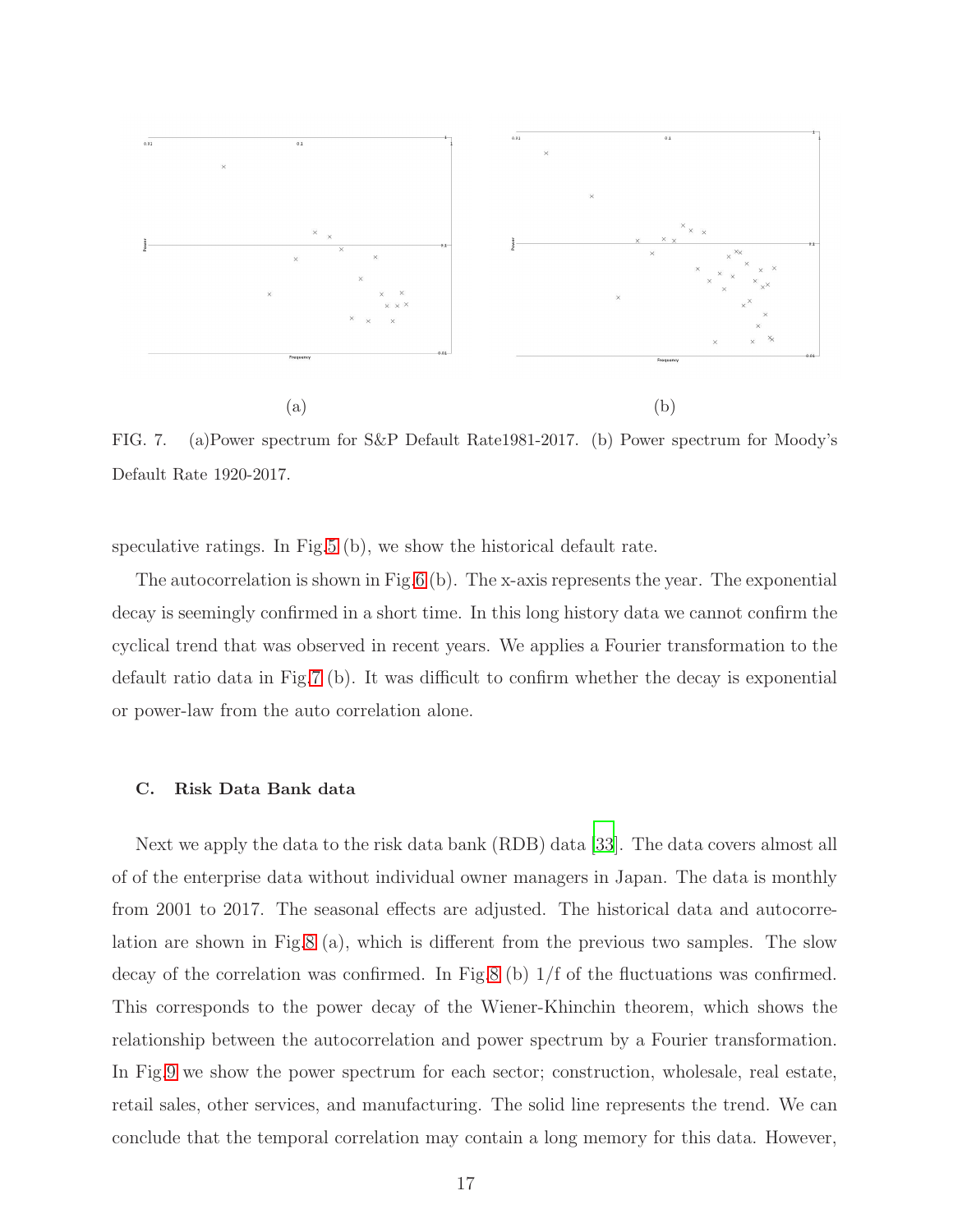it is difficult to confirm a strict power law.



<span id="page-17-0"></span>FIG. 8. (a) Risk data bank autocorrelation of the default rate. (b) Risk data bank power spectrum for the default rate



<span id="page-17-1"></span>FIG. 9. Plots of the spectrum analysis for(a) construction, (b) wholesale, (c) real estate, (d) retail sale, (e) other services, and (f) manufacturing.

## VI. ESTIMATION OF PARAMETERS

We estimate the long run probability of default  $\theta$  and the default correlation  $\rho_D$  for S&P and Moody's data by the MAP estimation. We use the uniform distribution for a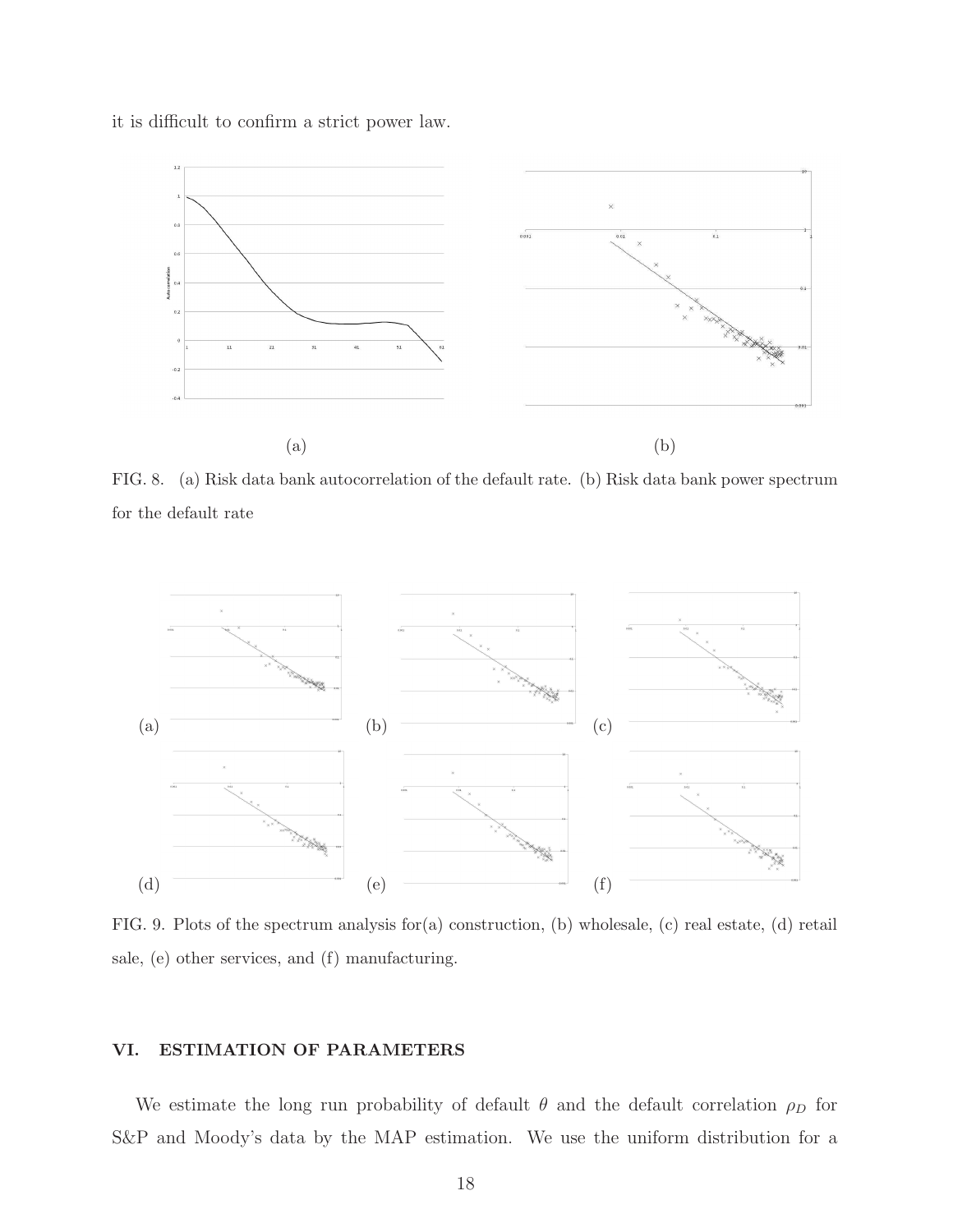prior distribution  $f(\theta, \rho_D)$ . As discussed in the previous section, the exponential and power decays are used for the temporal correlation. The conclusions are given in Table [II](#page-18-0) for the exponential and power decay models. We confirmed a small  $r$  value that represents the small temporal correlation. The parameter  $\gamma$  for the power decay is greater than the phase transition point,  $\gamma = 1$ . The PD and default correlation are almost the same as the estimations by the exponential and power decay models. The reason is that the power  $\gamma$ is adequately large and there is only a small difference between the exponential and power decay models. The first and second year temporal correlations,  $d_1$  and  $d_2$ , respectively, are important for representing the data.

The parameters depend on the data terms. In the recent past, the default and temporal correlations have become minimal. This may depend on the smooth financial operations of governments and central banks. Alternatively, the long history data of 100 years ago have long correlations that are less than the phase transitions. This depends on the old data before the 1980s. For the RDB data, we can estimate  $\gamma = 2$ , which is in the normal convergence phase. Hence, we can estimate the PD by the Bayesian formula, which we introduced.

|  | TABLE II. MAP estimation of the parameters for the exponential and power decay models |  |
|--|---------------------------------------------------------------------------------------|--|
|  |                                                                                       |  |

<span id="page-18-0"></span>

|                |                            | Exponential decay |          |               | Power decay    |          |     |  |
|----------------|----------------------------|-------------------|----------|---------------|----------------|----------|-----|--|
|                | No. Model                  | $\theta$          | $\rho_D$ | $\mathcal{r}$ | $\theta$       | $\rho_D$ |     |  |
| 1              | Moody's 1920-2017          | $0.96\%$          | 1.9%     |               | 0.044 0.95%    | $2.0\%$  | 4.7 |  |
| $\overline{2}$ | Moody's 1920-2017 SG 2.37% |                   | $3.9\%$  |               | $0.044$ 2.35\% | 4.1%     | 4.7 |  |
| 3              | Moody's 1981-2017          | 1.49%             | $0.7\%$  |               | $0.023 1.46\%$ | 0.7%     | 5.9 |  |
| $\overline{4}$ | Moody's 1990-2017          | 1.65%             | $0.7\%$  |               | $0.006 1.70\%$ | $0.8\%$  | 7.0 |  |
| $\overline{5}$ | Moody's 1981-2017 SG 4.25% |                   | 1.8%     |               | $0.020$ 4.29%  | 1.8%     | 6.0 |  |
| 6              | S&P 1981-2017              | 1.54%             | $0.8\%$  |               | $0.024$ 1.54\% | $0.8\%$  | 5.7 |  |
| 7              | S&P 1990-2017              | 1.72%             | $0.8\%$  |               | 0.006 1.72%    | $0.8\%$  | 7.5 |  |
| 8              | S&P 1990-2017 SG           | 4.21%             | $2.0\%$  |               | $0.024$ 4.17%  | $1.9\%$  | 5.7 |  |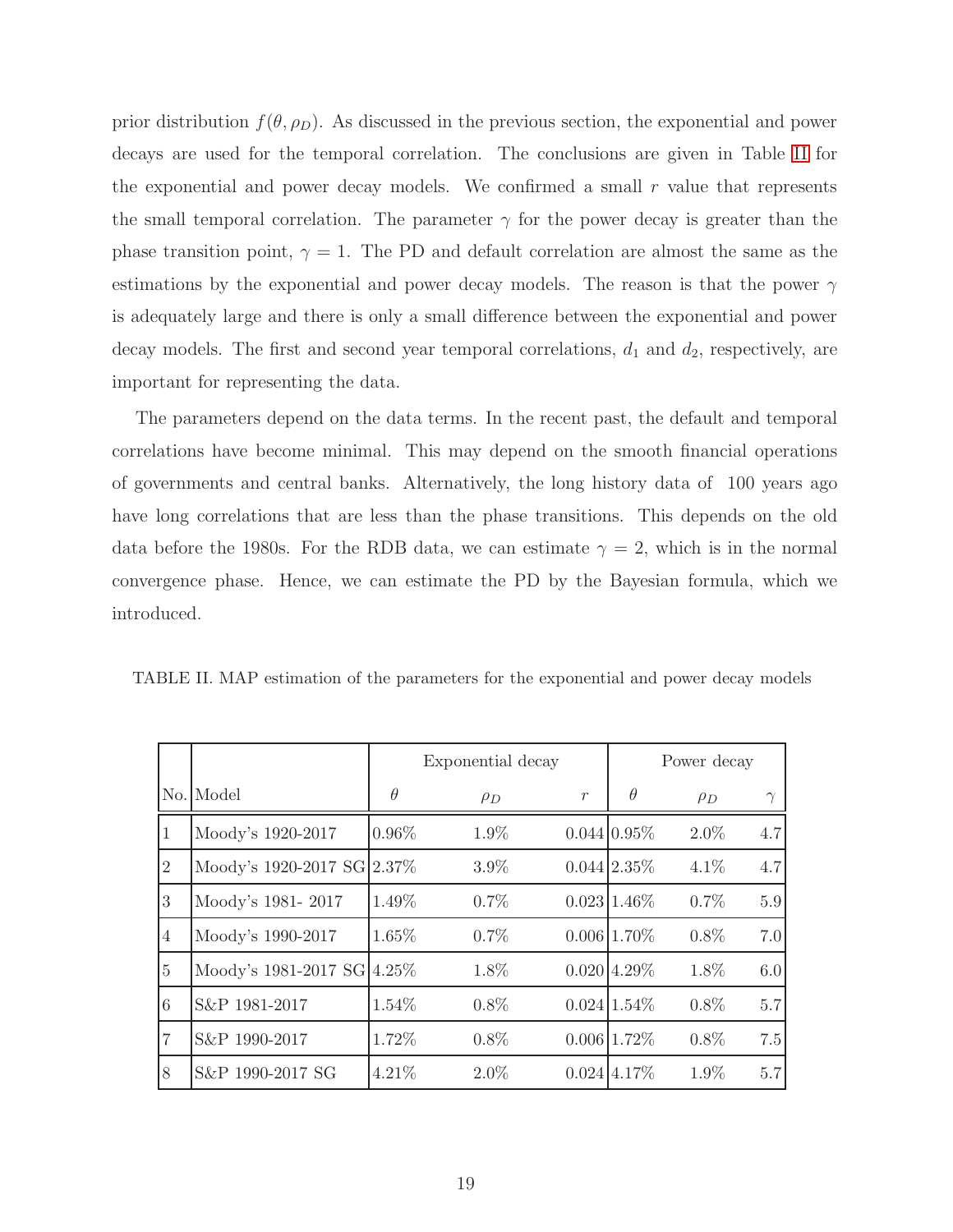#### VII. CONCLUDING REMARKS

In this paper, we introduced a hierarchical Bayesian estimation method using the Beta binomial distribution to estimate the parameters, probability of default (PD), and default correlation. Moreover, we considered a multi-year case with temporal correlation. We confirmed phase transitions when the temporal correlation decayed by a power curve, which means that the correlation had a long memory. Conversely, for the case of exponential decay, there was no phase transition. When the power index  $\gamma$  was less than or equal to one, the estimator distribution of the PD converged. Conversely, when the power index was greater than 1, the distribution did not converge. The critical exponent  $0 < \delta < 1$ depended on the microscopic feature of the model and the universality class of the phase transition differed from those of the nonlinear Pólya urn. We call this phase transition "short memory-long memory transition". In summary, the condition for the estimation of parameters is  $\hat{T} = \lim_{\tau \to \infty} \int_1^{\tau} D(\tau - s) ds < \infty$ .

To confirm the form of the decay, we investigated the empirical default history data using a Fourier transformation. We determined that the power spectrum of the default history was seemingly  $1/f$  of the fluctuations, which implies that the correlation had a long memory for the RDB monthly data. We applied this method to the historical data and estimated the parameters. The region of the power index provided normal convergence. We have demonstrated that, for adequate data collection, the parameters can be estimated correctly.

#### ACKNOWLEDGMENTS

This work is supported by JPSJ KAKENHI [Grant No. 17K00347].

#### Appendix A: MAP estimation for Multi-year case

We extend the maximum a posteriori (MAP) estimation which we discussed in section 2 for the multi-year case. The number of obligors and defaults in the j th year are  $n_j$  and  $k_j$ . When a prior function  $f(\theta, \rho_D)$  is the constant function, the maximum point is

<span id="page-19-0"></span>
$$
\frac{\partial P(\theta, \rho_D | n_1, \cdots, nT, k_1, \cdots, k_T)}{\partial \theta} \propto \frac{(1 - \rho_D)}{\rho_D} \frac{\prod_{j=1}^T \Gamma(\alpha_j + k_j)}{\prod_{j=1}^T \Gamma(\alpha_j)} \frac{\prod_{j=1}^T \Gamma(n_j + \beta_j - k_j)}{\prod_{j=1}^T \Gamma(\beta_j)}
$$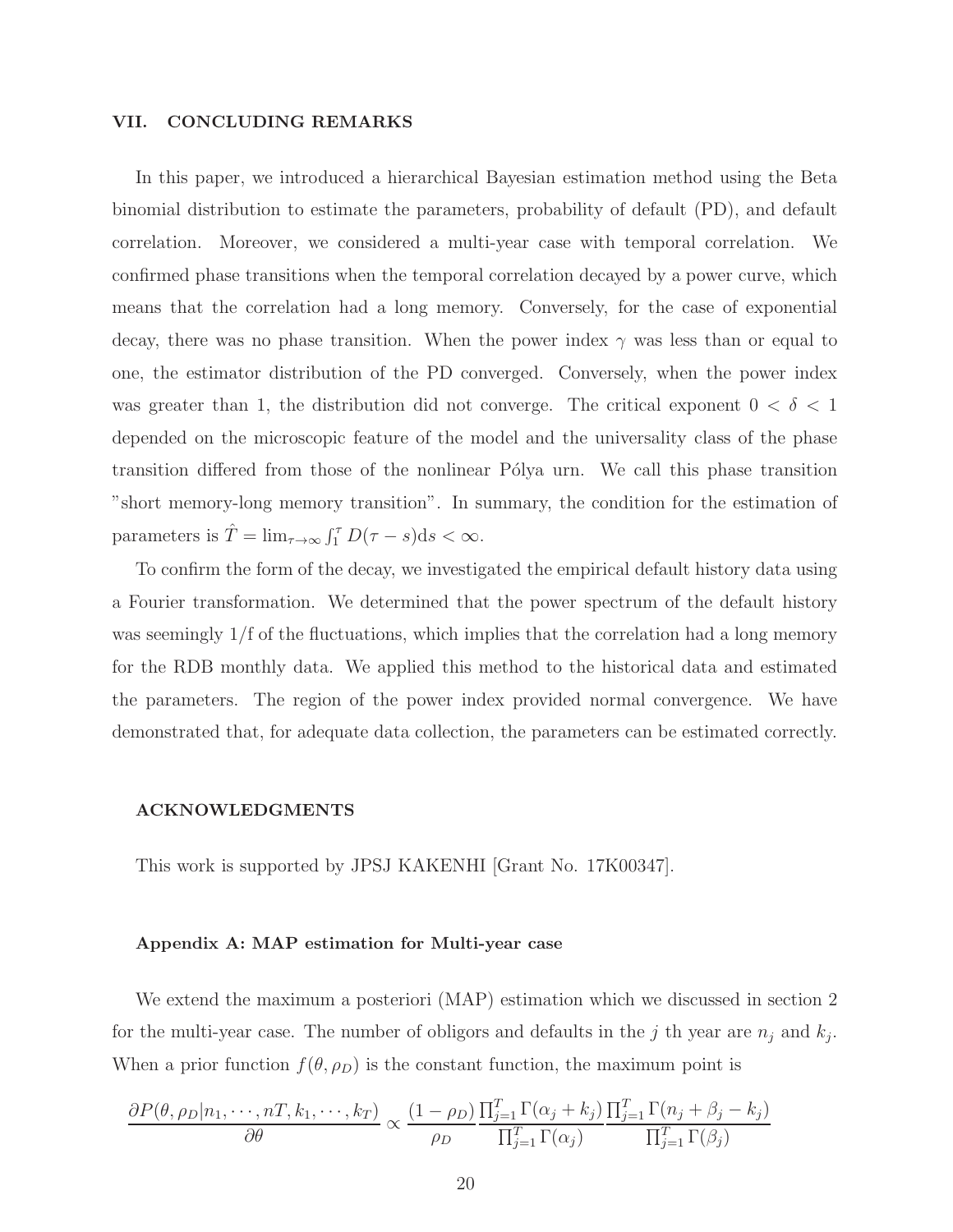$$
\times \left( \sum_{j=1}^{T} \{ \varphi(\alpha_j + k_j) - \varphi(\alpha_j) - \varphi(\beta_j + n_j - k_j) + \varphi(\beta_j) \} \right)
$$
  
= 
$$
\frac{(1 - \rho_D)}{\rho_D} \frac{\prod_{j=1}^{T} \Gamma(\alpha_j + k_j)}{\prod_{j=1}^{T} \Gamma(\alpha_j)} \frac{\prod_{j=1}^{T} \Gamma(n_j + \beta_j - k_j)}{\prod_{j=1}^{T} \Gamma(\beta_j)}
$$
  

$$
\times \left\{ \sum_{j=1}^{T} \left( \sum_{i=1}^{k_j} \frac{1}{\alpha_j + i - 1} - \sum_{i=1}^{n_j - k_j} \frac{1}{\beta_j + i - 1} \right) \right\} = 0, \quad (A1)
$$

where  $\varphi(x)$  is the digamma function.  $\alpha_j$  and  $\beta_j$  are the adjusted  $\alpha$  and  $\beta$ ;  $\alpha_j = \alpha + \sum_{l=1}^{j-1} d_{j-l} k_l$ and  $\beta_j = \beta + \sum_{l=1}^{j-1} d_{j-l}(n_l - k_l)$ . The first term of the last term in Eq.[\(A1\)](#page-19-0) is a monotonously decreasing function about  $\theta$ , because  $\alpha$  increases. The second term of the last term is a monotonously increasing function about  $\theta$ , because  $\beta$  decreases. When  $\theta \sim 0$ , the last term is positive because  $\alpha_1 = \alpha$ . In contrast, when  $\theta \sim 1$ , the last term becomes negative because  $\beta_1 = \beta$ . Hence, the function  $P(\theta|X = k, \rho_D)$  has one peak in the range  $0 < \theta < 1$ .

# Appendix B: Scaling functions  $f_{\xi}(\xi_t)$  and  $f_{\tau}(\xi_t)$

We define the relaxation and second-moment correlation times  $\tau(t)$  and  $\xi(t)$ , respectively, using the *n*-th moment of  $C(t)$  as in Eq.[\(22\)](#page-10-1). If we assume that  $C(t) \propto t^{-\delta}$ ,  $M_n(t)$  behaves as

$$
M_n(t) \propto \begin{cases} \frac{1}{n+1-\delta}t^{n+1-\delta} & \delta < n+1, \\ \ln t & \delta = n+1, \\ \frac{1}{\delta - (n+1)} & \delta > n+1. \end{cases}
$$

Using the asymptotic behavior of  $M_n(t)$ , we find  $\tau(t)$  behaves as

$$
\tau(t) \propto \begin{cases} \frac{1}{1-\delta}t^{1-\delta} & \delta < 1, \\ \ln t & \delta = 1, \\ \text{constant } \delta > 1. \end{cases}
$$

 $\xi(t)$  behaves as

$$
\xi(t) \propto \begin{cases} \sqrt{\frac{1-\delta}{3-\delta}}t & \delta < 1, \\ t/\sqrt{\ln t} & \delta = 1, \\ \sqrt{\frac{\delta-1}{3-\delta}}t^{(3-\delta)/2} & 1 < \delta < 3, \\ \text{constant} & \delta \ge 3. \end{cases}
$$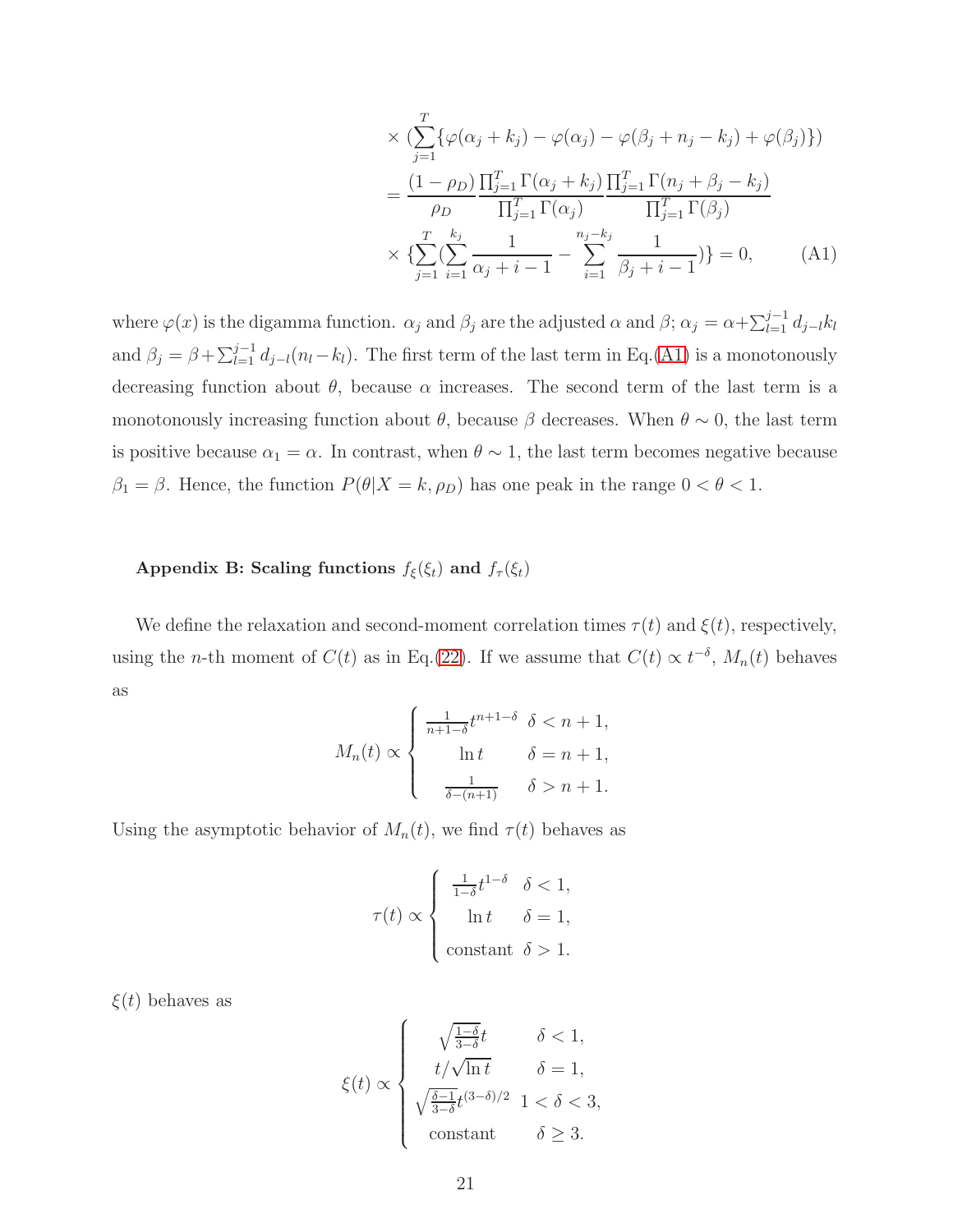The scaling function for  $\tau$  is defined as  $f_{\tau}(\xi_t) \equiv \lim_{t \to \infty} \frac{\tau(st)}{\tau(t)}$  $\frac{\tau(st)}{\tau(t)}, s > 1$ . From the asymptotic behavior of  $\tau(t)$ , we have

$$
f_{\tau}(\xi_t) \equiv \lim_{t \to \infty} \frac{\tau(st)}{\tau(t)} = \begin{cases} s^{1-\delta} & 0 < \delta < 1 \\ 1 & \delta \ge 1 \end{cases}
$$

For  $\delta < 1$ ,  $\xi_t \equiv \lim_{t \to \infty} \xi(t)/t = \lim_{t \to \infty} \sqrt{(1-\delta)/(3-\delta)}$  and the scaling function is given in terms of  $\xi_t$  as

$$
\log_s f_\tau(\xi_t) = 1 - \delta = \frac{2(\xi_t)^2}{1 - (\xi_t)^2}.
$$

 $\xi_t = 1/\sqrt{3}$  and  $f_\tau(\xi_t) = 2$  in the limit  $\delta \to 0$ .

The scaling function for  $\xi$  is defined as  $f_{\xi}(\xi_t) \equiv \lim_{t \to \infty} \frac{\xi(st)}{\xi(t)}$  $\frac{\xi(st)}{\xi(t)}$ . We have

$$
f_{\xi}(\xi_t) \equiv \lim_{t \to \infty} \frac{\xi(st)}{\xi(t)} = \begin{cases} s & \delta \le 1\\ s^{(3-\delta)/2} & 1 < \delta < 3\\ 1 & \delta \ge 3 \end{cases}
$$

By the renormalization transformation  $t \to s^n t$ ,  $\lim_{n\to\infty} \xi(s^n t)/s^n = \xi(t)$  for  $\delta \leq 1$ . For  $\delta > 1, \xi(s^n t)/s^n = 0.$  The critical state of the system exists at  $\delta < 1.$ 

We assume  $C(t) \simeq c + \Delta C(t)$ ,  $c > 0$  and  $\Delta C(t)$  rapidly decays to zero.  $\lim_{t \to \infty} \tau(t) = ct$ and  $\xi_t = 1/\sqrt{3}$ .  $f_{\xi}(\xi_t) \equiv \lim_{t \to \infty} \xi(st)/\xi(t) = s$  and  $f_{\tau}(\xi_t) \equiv \lim_{t \to \infty} \tau(st)/\tau(t) = s$  holds.

- <span id="page-21-0"></span>[1] D. Brockmann, L. Hufinage, and Geisel , Nature 439, 462 (2006).
- [2] I. T. Wong, M. L. Gardel, D. R. Reichman, E. R. Weeks, M. T. Valentine, A. R. Bausch, and D. A. Weitz, Phys. Rev. Lett. 92, 178101 (2004).
- <span id="page-21-1"></span>[3] Y. Gefen Y. , A. Aharony, and S. Alexander S., Phys. Rev. Lett. 50, 77 (1983).
- [4] R. Metzler and J. Klafter, Phys. Rep. 339, 1 (2000).
- <span id="page-21-2"></span>[5] G. Galam, Stat. Phys. 61, 943 (1990).
- <span id="page-21-3"></span>[6] G. Galam, Inter J. Mod. Phys. C 19(03), 409 (2008).
- [7] M. Hisakado, F. Sano, and S. Mori, Phys Soc. Jpn 87 (2), 024002 (2018).
- <span id="page-21-4"></span>[8] N. M. Mantegna and H. E. Stanley , *Introduction to Econophysics: Correlations and Complexity in Finance* (Cambridge University Press, 2000).
- <span id="page-21-5"></span>[9] Mori S. and Hisakado M., J. Phys. Soc. Jpn. 79, 034001 (2010).